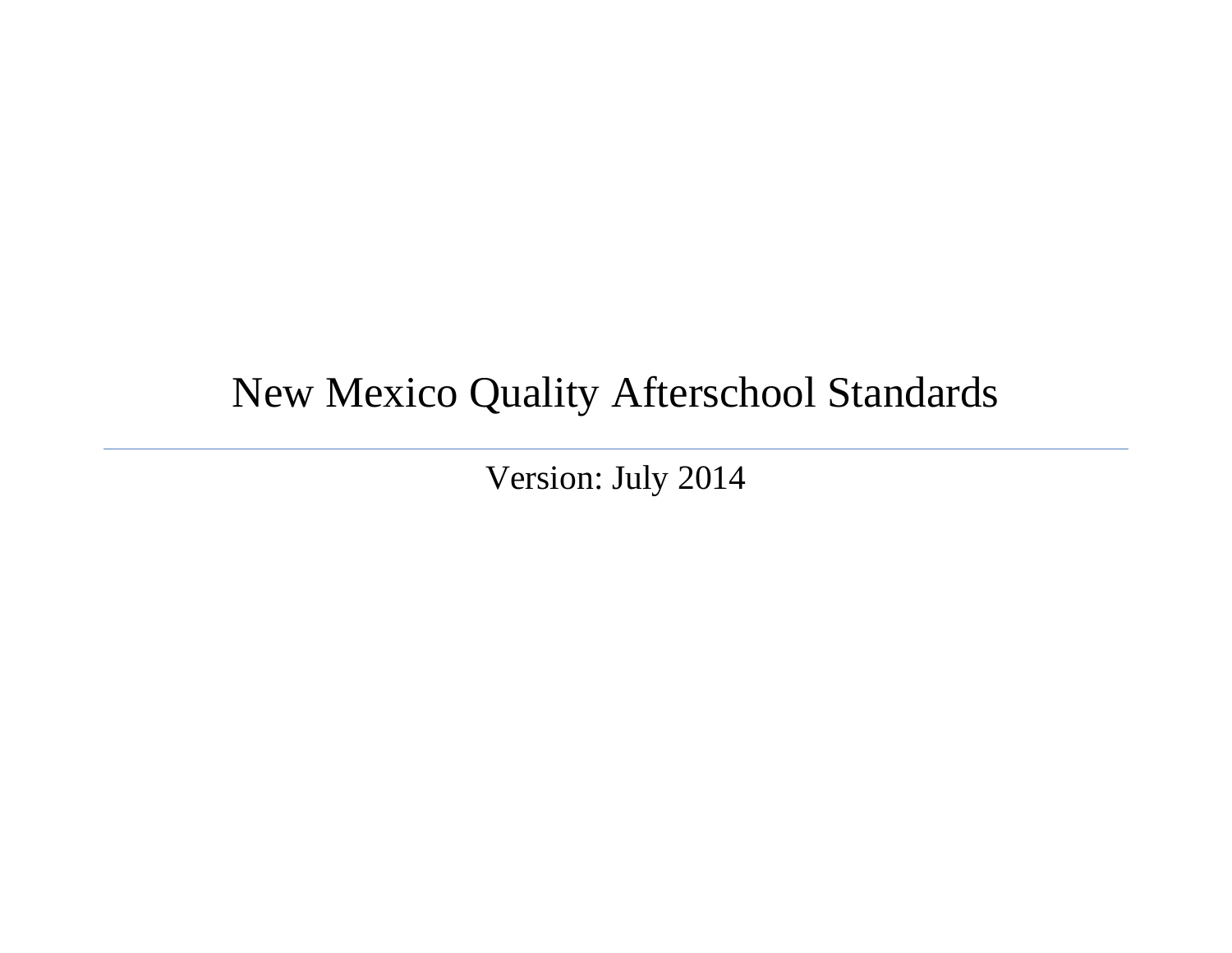## **Contents**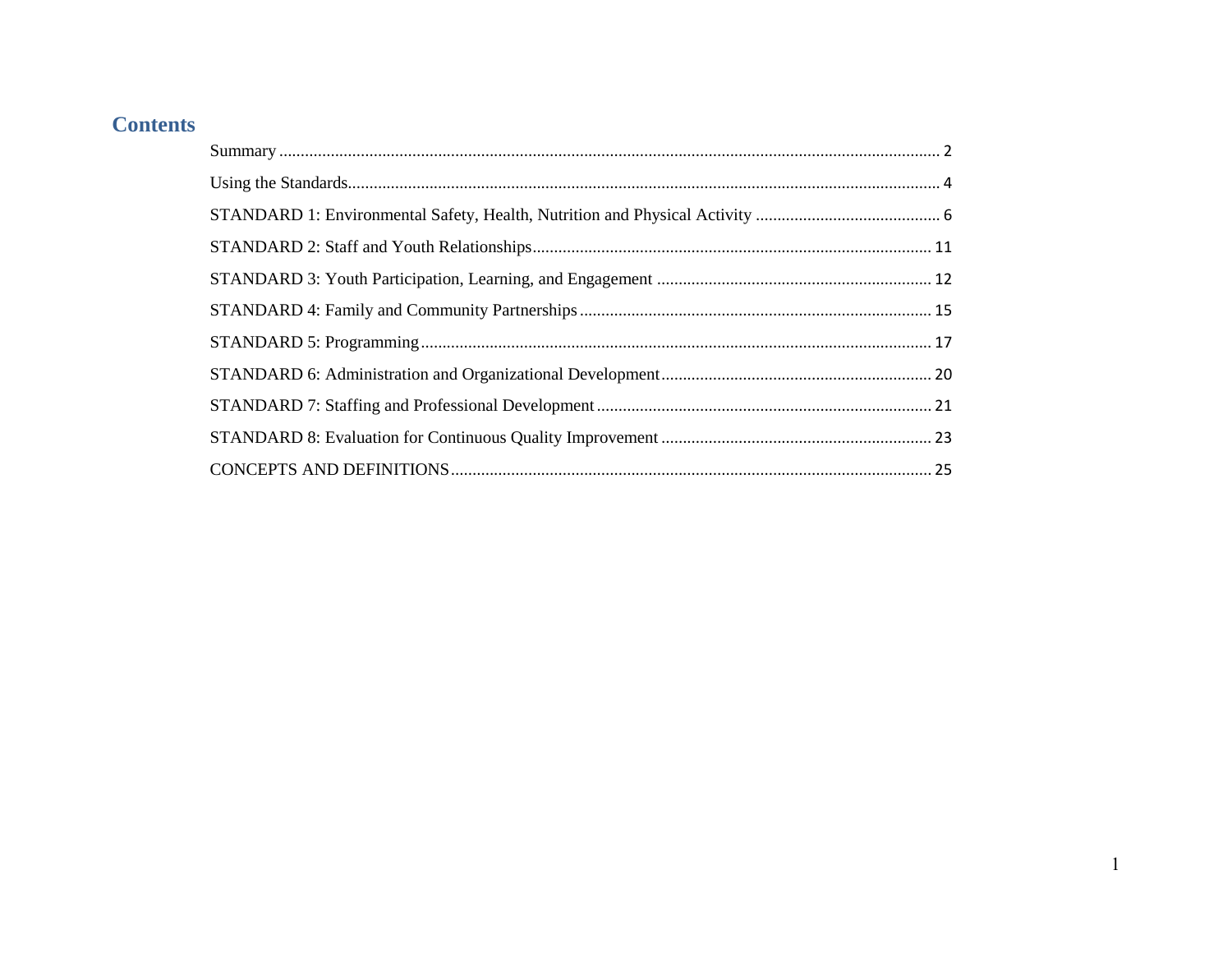### **Summary**

Since the drafting of the 2005 New Mexico Out-of-School Time Essential Elements of Quality under the guidance of the New Mexico Forum for Youth in Community Afterschool Director, quality standards for the state have been part of a long held vision by practitioners and policymakers alike. Prior to the Out-of-School Time Essential Elements of Quality, school-age care standards were first drafted and adopted in New Mexico through the New Mexico Public Education Department with support from Children's Choice, setting the stage for licensed school-aged care and afterschool programming. In 2012, the New Mexico Afterschool Alliance, under the auspices of the New Mexico Public Education Department, formed a quality committee to begin the process of developing a broader set of afterschool standards to address the diversity of out-of-school time programs in the state. This committee began with a review of the National Afterschool Association's (NAA) Core Knowledge and Competencies for Afterschool and the Elev8 New Mexico Extended Learning Self-Assessment Tool.

Afterschool encompasses a range of youth development programs K-12 that occur beyond the traditional school day, including before school, after school, holidays, weekends and summers. Quality afterschool programs provide safe places for students; promote academic achievement tied to classroom learning; address child and youth developmental needs; and support working families. The comprehensiveness of a program, depending on its location and organizational supports, will vary in focus and structure. Regardless of comprehensiveness, safeguards and quality elements should be in place to achieve intended outcomes.

## **Purpose**

The purpose of the New Mexico Quality Afterschool Standards is to create a pathway that supports planning which leads to quality program design and implementation. The standards are based on research and best practice in the education and youth development fields. As such, they have the potential to inspire innovation and coordination among adults that support young people. These standards are not about compliance or judgment of programs, but about high yield practices that result in positive outcomes for youth.

The New Mexico Quality Afterschool Standards outline the principles and indicators that form the foundation for a quality afterschool program in any setting, regardless of size or context. They are meant to promote program planning and design, collective decision-making, broad policy development, inclusive professional development, and positive youth outcomes. To achieve broad buy-in and interconnected supports, NMASA suggests that afterschool practitioners work with organizational and community leaders, as well as families, to determine how best to use the standards. In doing so, a broad swath of stakeholders will be better informed on what constitutes a quality afterschool program in New Mexico.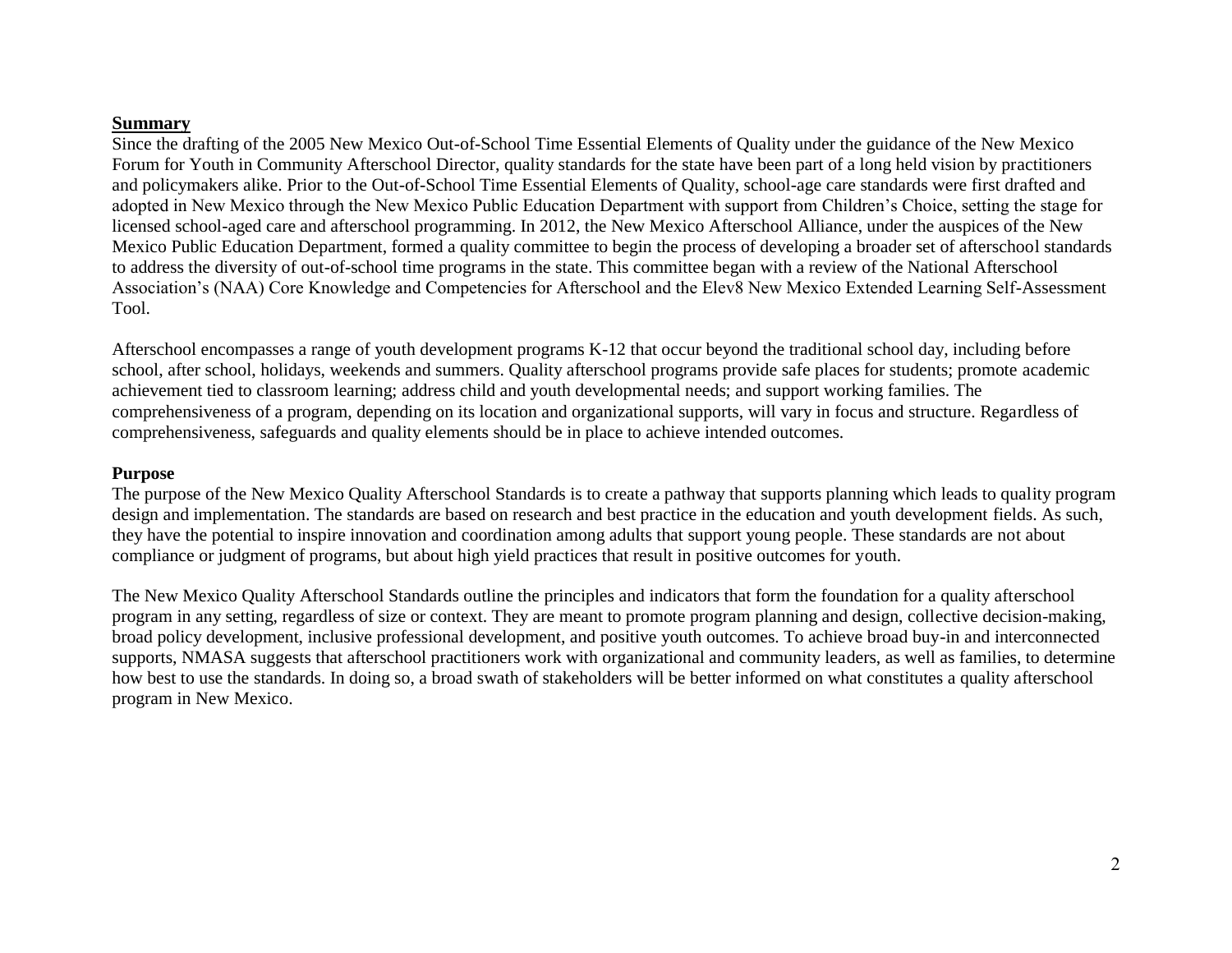**Who might use the NM Quality Afterschool Standards?**

| <b>Purpose of NMASA Standards</b>              |                                                                 |  |  |
|------------------------------------------------|-----------------------------------------------------------------|--|--|
| <b>User</b>                                    | <b>Use</b>                                                      |  |  |
| <b>Afterschool Providers and Professionals</b> | o Design of new programs                                        |  |  |
|                                                | o Program planning                                              |  |  |
|                                                | o As a foundation for continuous quality improvement activities |  |  |
|                                                | such as:                                                        |  |  |
|                                                | <b>Goal setting</b><br>$\bullet$                                |  |  |
|                                                | Targeting professional development                              |  |  |
|                                                | Self-evaluation                                                 |  |  |
| <b>Funders and Policy Makers</b>               | o Advocacy tool to develop policy and funding                   |  |  |
|                                                | o Tool to link funding and accountability to research-based,    |  |  |
|                                                | measurable outcomes                                             |  |  |
| <b>Parents and Families</b>                    | o Inform expectations of afterschool programs                   |  |  |
|                                                | o Ensure confidence in program quality                          |  |  |
|                                                | o Assist in selecting high quality programming                  |  |  |
| <b>Schools and Educators</b>                   | o Advance academic achievement through school-linked            |  |  |
|                                                | afterschool supports                                            |  |  |
|                                                | o Recognize complimentary knowledge resulting in increased      |  |  |
|                                                | collaboration                                                   |  |  |
|                                                | o Create a framework for career development for out of school   |  |  |
|                                                | professionals                                                   |  |  |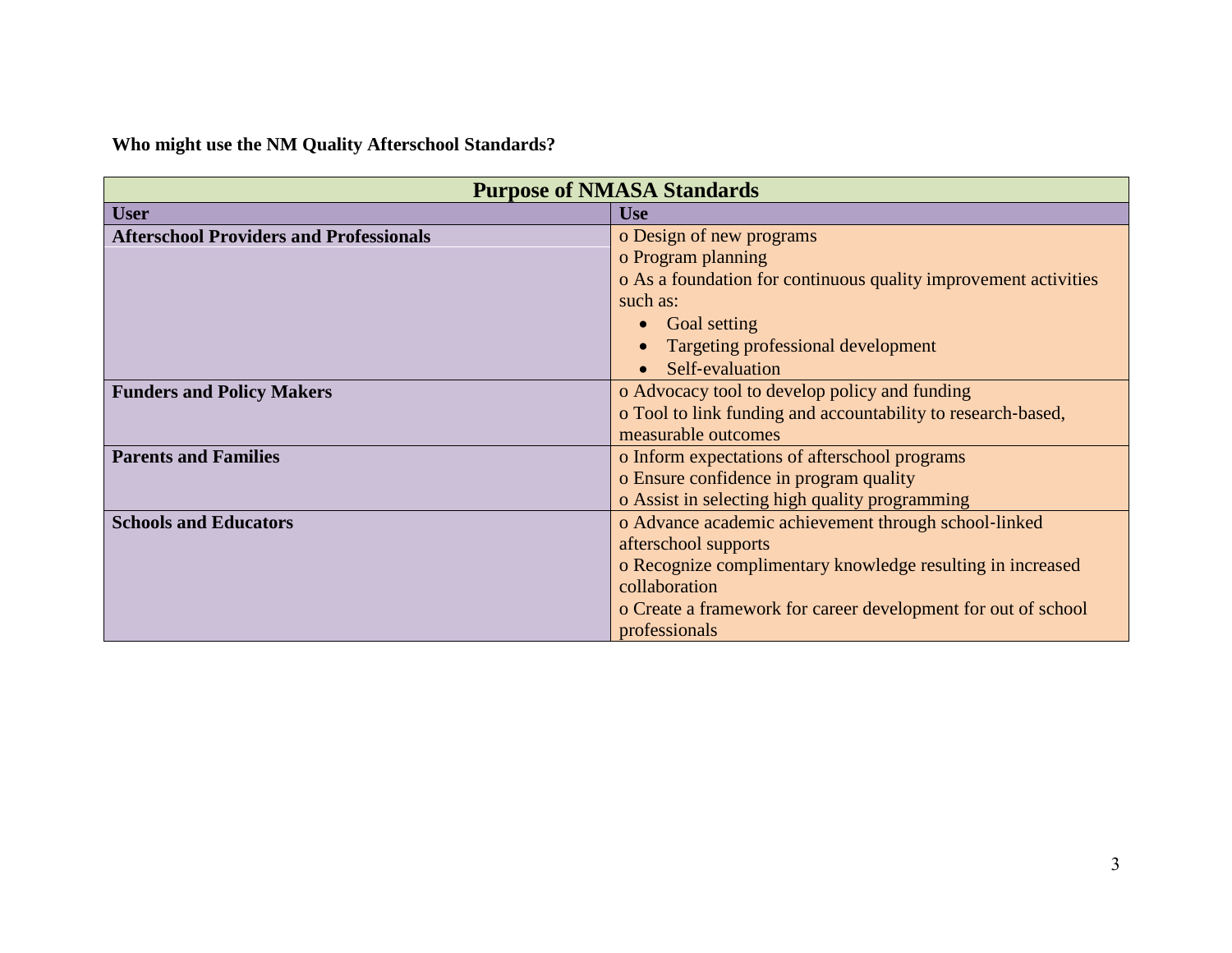## **Using the Standards**

The conceptualization and development of New Mexico's after school program standards, has been based on our State's array of programs. A commitment was made to develop a **flexible set** of quality afterschool standards that is designed to foster their utilization by programs of differing focus, setting, community context, size and capacity.

The standards are voluntary and recommended for use with other research-based assessment tools for program monitoring and selfassessment [i.e., NM-Extended Learning Self-Assessment Tool (ELSA), Youth Program Quality Assessment (YPQA), and the Quality Assurance System (QAS)]. They are not meant to be achieved all at once, knowing that continuous quality improvement occurs over time. The standards are meant instead to be used for multi-year planning.

The standards are organized in eight subject categories: 1) environmental safety, health, nutrition and physical activity; 2) staff and youth relationships; 3) youth participation, learning and engagement; 4) family and community partnerships; 5) programming; 6) administration and organizational development; 7) staff and professional development; and 8) evaluation for continuous improvement. Each standard corresponds to the following research-based quality conditions:

- Developmentally appropriate
- Culturally competent and relevant
- Positive youth development focused
- Locally and national informed
- Aligned with civic and community development strategies
- Relatable to any size or type of program

Each standard has identified concepts that represent the key elements that are essential to that standard. The concepts align with quality principles and best practice for the subject area of the standard and are organized into themed content areas, such as "culture." At the end of this document you will find concepts and definitions that will lay a foundation for the standards. It is highly recommended that you review this section prior to the rest of the document.

In order to provide the flexibility to meet New Mexico's array of afterschool programs, the indicators that support each standard are laid out in strands. The strands support program growth by identifying and generalizing the varying capacity of each individual program into three indicator sets. The *Foundational Practice Indicator Set* defines a minimum standard that **all** programs should meet, regardless of their size or capacity. As well, these indicators focus on elements that staff should be aware of and implementing in their programs. The *Comprehensive Program Indicator Set* defines elements that may generally be seen in medium sized programs which have more capacity than those in the prior grouping. Here, the focus is around more comprehensive strategies for meeting standards at a wider programmatic level, such as staff training. The *Organizational Practice Indicator Set* defines systems at the organizational, programmatic and staff levels that will support and sustain quality over the long term.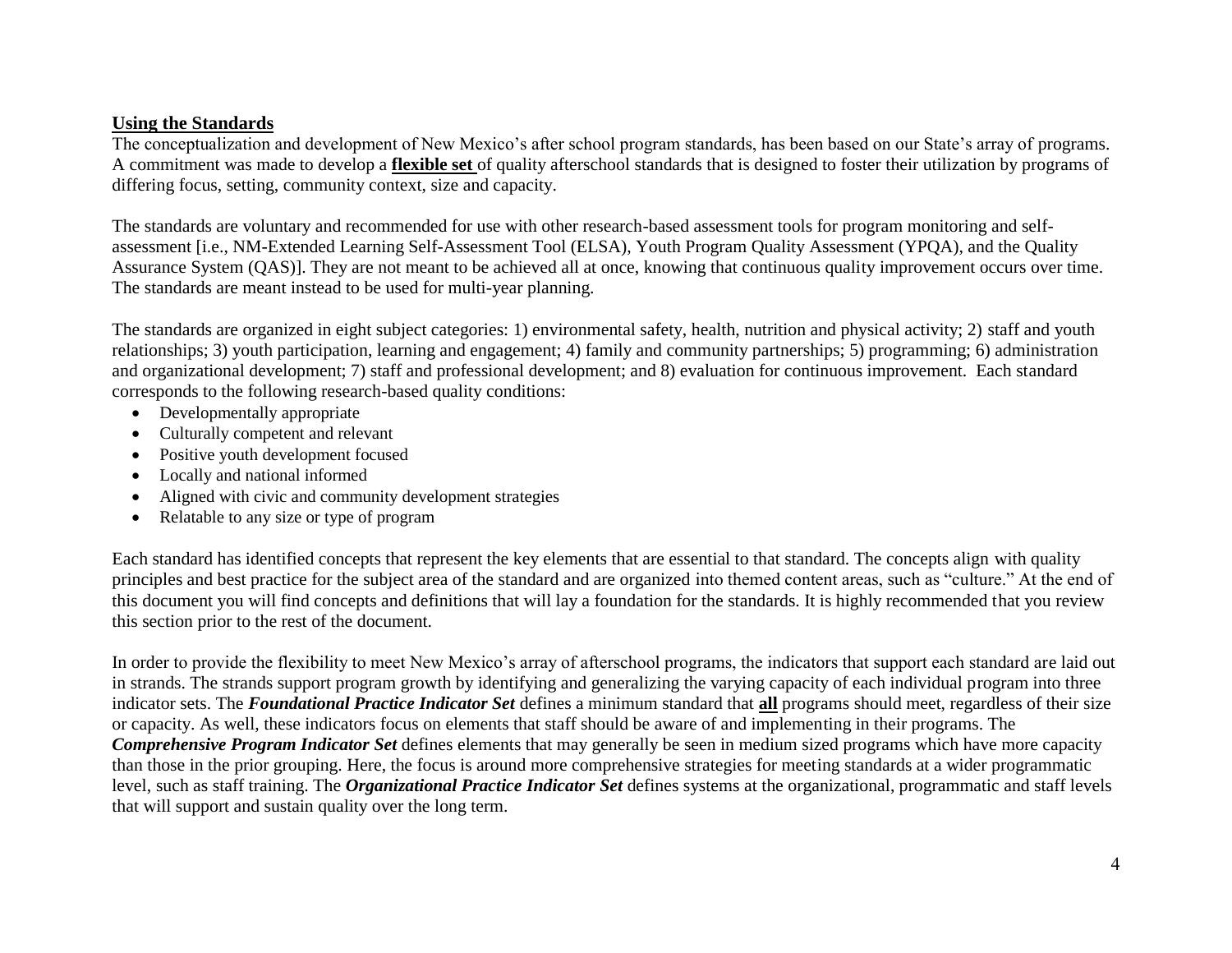Unlike most documents of this sort, which move the reader from a baseline through a progression which leads to an "exemplary" level, the New Mexico Afterschool Alliance's standards focus programs to evaluate their status based on their own capacity and priorities. Programs may find themselves meeting the indicators of one indicator set, but it is much more likely that they will see their programs functioning in multiple indicator sets based on each unique concept. The intent is for programs to review each indicator individually, based on their program's current priorities and capacity. Programs are encouraged to identify and meet more than one indicator within each concept strand. This snapshot in time of program quality will provide a basis for developing a plan for building of program capacity to meet the next indicator set and to increase program quality.

The term "capacity" is a conceptual approach to program and/or organizational development that focuses on understanding the resources, priorities and obstacles that support or inhibit the realization of their developmental goals, results or outcomes. In afterschool programs, capacity is usually observed as reflected in the grid below.

| <b>Indicator Range</b>         | <b>Small Capacity</b>                                                                                                                | <b>Mid-Level Capacity</b>                                                                                                       | <b>Large Capacity</b>                                                                                                                                                                                                                 |
|--------------------------------|--------------------------------------------------------------------------------------------------------------------------------------|---------------------------------------------------------------------------------------------------------------------------------|---------------------------------------------------------------------------------------------------------------------------------------------------------------------------------------------------------------------------------------|
| People/<br><b>Participants</b> | Small number of students and staff. Staff<br>focused on a single theme. Less<br>training/knowledge required due to limited<br>focus. | More students and staff, with staff<br>expertise needed in more areas<br>(perhaps).                                             | Many students and staff. Staff involved in<br>professional development to support expertise in<br>many areas. Some staff may be content<br>specialists.                                                                               |
| Program                        | Single/small number of programmatic elements<br>and theme. Complexity of programming is<br>targeted.                                 | More program elements and<br>responsibilities for managing and<br>engaging participants. Increased<br>complexity of programming | Many program elements, each of which is<br>connected to program goals, staff professional<br>development, research, school priorities, etc. High<br>complexity of programming due varied focus<br>areas, requirements, elements, etc. |
| Organization                   | Very limited organizational capacity (policies,<br>funding, PD, etc.). Required organizational<br>operations are minimal.            | Increased policies and requirements.<br>More organizational capacity and<br>operations.                                         | Policies/Procedures, Vision/Mission, Outcomes,<br>Partnerships, etc. are in place. Program is<br>supported at the organizational level around best<br>practices, research, and evaluation.                                            |

## TABLE A—Capacity Grid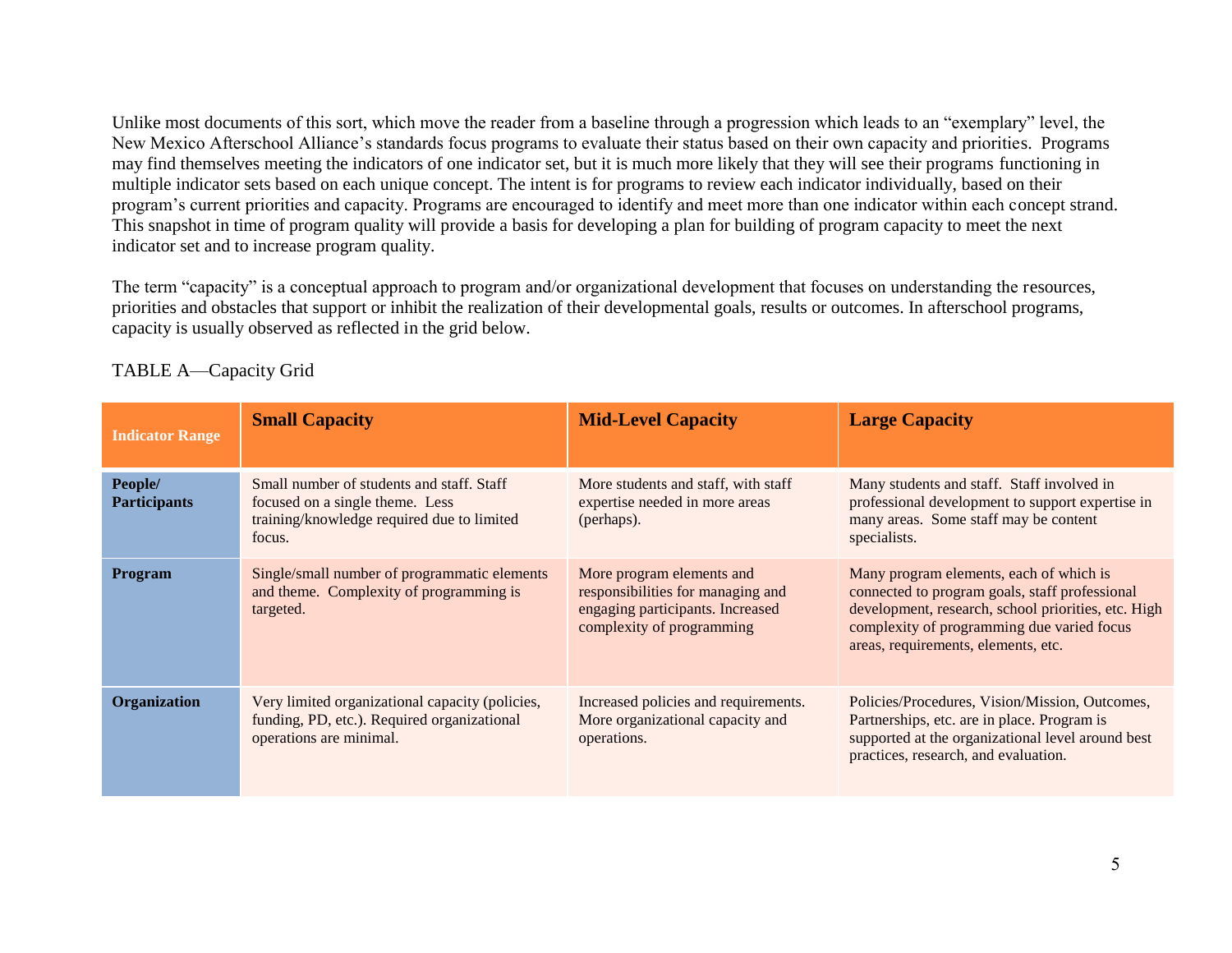The structure lays the foundation for staff, program and organizational growth by scaffolding a set of expectations for baseline program quality, while helping program providers decide where they will concentrate their efforts and resources along a continuum. The structure also pinpoints the capacity of each program to: support participants and staff; deliver varied programmatic elements; build systems, policies and collaborative; and engage the operational support of host organizations. The indicator strands support program growth in the following ways: 1) link skills and knowledge to quality programming; 2) provide guidelines for evolving program complexity and; 3) define characteristics of organizations that support and sustain quality over time

## **STANDARD 1: Environmental Safety, Health, Nutrition and Physical Activity**

A quality afterschool program maintains the physical and emotional safety of the youth and staff supervision protocols are also in place. Emergency procedures are in place and understood by staff so they can effectively respond to injuries and other health and wellbeing issues. The physical space is kept clear of any safety hazards, and supports a variety of learning activities and needs. Nutritious snacks and meals are consistently provided to meet the hunger needs of the youth served. Physical activity is intentionally incorporated into daily programming to encourage movement. The culture of the youth, families and communities served is reflected in programming.

| <b>Supervision</b>                                                                                                         |                                                                                                                                                                                                          |                                                                                                                                                                                                                                                |                                                                                                                                                                                                                                                                                                                                                                                            |
|----------------------------------------------------------------------------------------------------------------------------|----------------------------------------------------------------------------------------------------------------------------------------------------------------------------------------------------------|------------------------------------------------------------------------------------------------------------------------------------------------------------------------------------------------------------------------------------------------|--------------------------------------------------------------------------------------------------------------------------------------------------------------------------------------------------------------------------------------------------------------------------------------------------------------------------------------------------------------------------------------------|
| <b>Concepts</b>                                                                                                            | <b>Foundational Practice</b><br><b>Indicator Set</b>                                                                                                                                                     | <b>Comprehensive Program</b><br><b>Indicator Set</b>                                                                                                                                                                                           | <b>Organizational Practice</b><br><b>Indicators Set</b>                                                                                                                                                                                                                                                                                                                                    |
| Account for youth at<br>all times                                                                                          | Check-in and check-out system is in place<br>for authorized-only pick-up and sign-out<br>of youth.<br>Staff account for youth at all times,<br>whether inside, outside, or during<br>transition periods. | Program implements written procedures<br>for check-in and check-out system and<br>participant location system.<br>Supervisors monitor staff compliance<br>$\bullet$<br>with procedures and provide training as<br>needed.                      | Organization trains staff on written procedures for<br>check-in and check-out system and participant<br>location system.<br>Supervisors monitor staff compliance with<br>procedures and provide additional coaching as<br>needed.<br>Organization communicates clearly and regularly<br>with youth, families, and staff about safety rules<br>and check-in/check-out transition processes. |
| $\overline{2}$<br>Maintain acceptable<br>staff to student ratio<br>based on research<br>and best practice                  | Adequate number of staff is on-site at all<br>times to maintain safety.                                                                                                                                  | Program provides an adequate staff-to-<br>$\bullet$<br>student ratio to provide optimal<br>supervision for safety.<br>Program provides an adequate staff-to-<br>$\bullet$<br>student ratio to provide optimal learning<br>experiences.         | Organization provides ideal staff-to-student ratio<br>to provide optimal supervision and learning<br>experiences for both on and off-site activities.                                                                                                                                                                                                                                      |
| 3<br>Address risky<br>behaviors through<br>preventative<br>measures and<br><i>positive discipline</i><br><i>structures</i> | Staff is aware of how to identify, manage<br>and report risky behaviors and activities.                                                                                                                  | Program activities inspire positive<br>behavior, cooperative learning, and<br>positive peer-to-peer interactions.<br>Staff are trained and monitored in<br>$\bullet$<br>identifying, managing and reporting<br>risky behaviors and activities. | Organization implements a positive behavior<br>$\bullet$<br>policy.<br>Supervisors monitor staff compliance with<br>procedures and provide additional coaching as<br>needed.<br>Organization communicates clearly and regularly<br>with youth, families and staff about the behavior<br>policy.                                                                                            |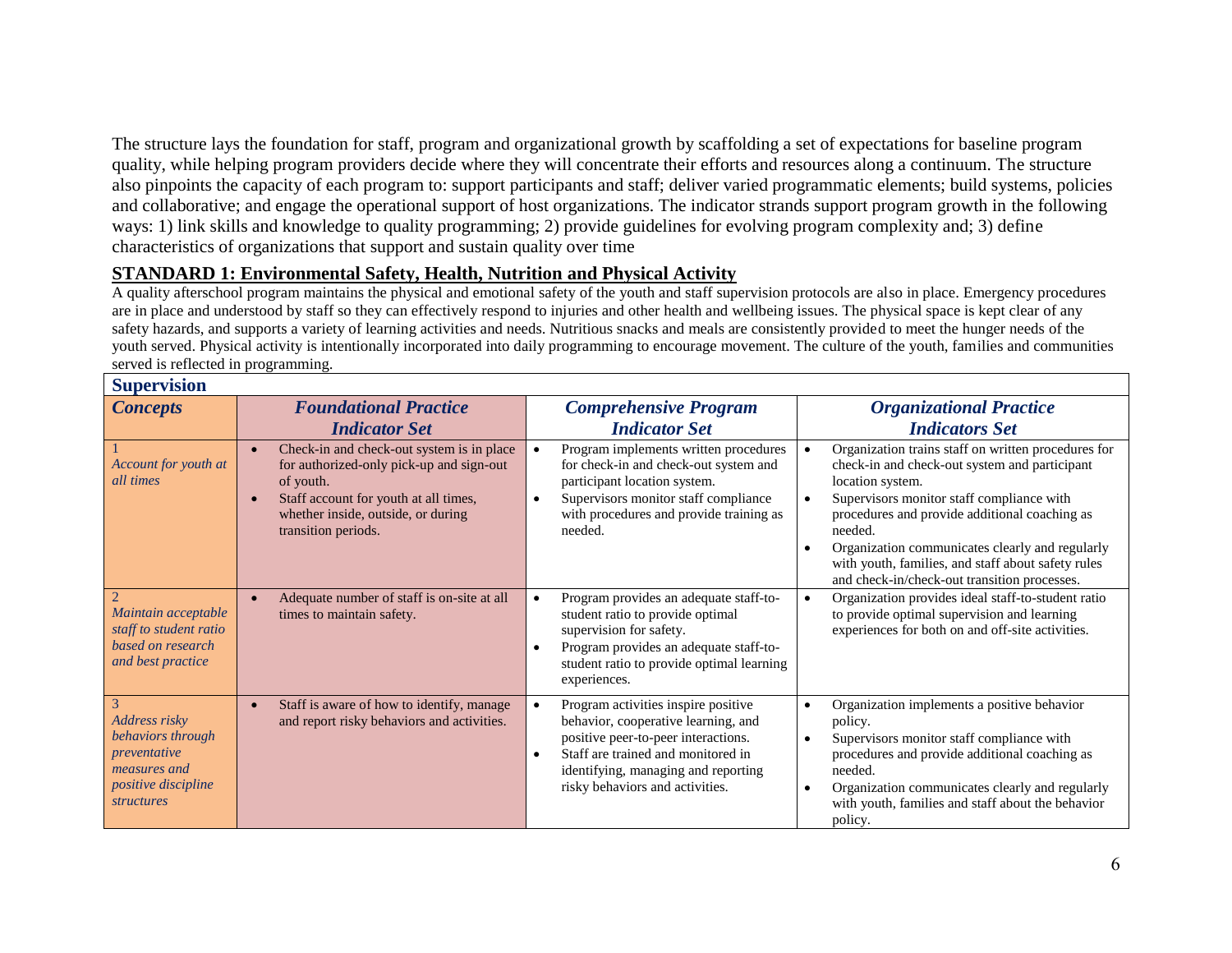| <b>Health and Well-Being</b>                                                                   |                                                                                                                                                                                                                                              |                                                                                                                                                                                                                                                                                         |                                                                                                                                                                                                                                                                                                                                                                                                                       |
|------------------------------------------------------------------------------------------------|----------------------------------------------------------------------------------------------------------------------------------------------------------------------------------------------------------------------------------------------|-----------------------------------------------------------------------------------------------------------------------------------------------------------------------------------------------------------------------------------------------------------------------------------------|-----------------------------------------------------------------------------------------------------------------------------------------------------------------------------------------------------------------------------------------------------------------------------------------------------------------------------------------------------------------------------------------------------------------------|
| <b>Concepts</b>                                                                                | <b>Foundational Practice</b><br><b>Indicator Set</b>                                                                                                                                                                                         | <b>Comprehensive Program</b><br><b>Indicator Set</b>                                                                                                                                                                                                                                    | <b>Organizational Practice</b><br><b>Indicators Set</b>                                                                                                                                                                                                                                                                                                                                                               |
| Protect youth from<br>spreading illness<br>and disease                                         | Staff is aware of how to identify when a<br>$\bullet$<br>youth is ill.<br>Ill youth are removed from other youth<br>$\bullet$<br>and monitored until they are collected by<br>family.                                                        | Program implements procedures to<br>protect youth from communicable<br>disease that include isolation of ill<br>students until families can collect them.                                                                                                                               | Organization provides for, or negotiates separate<br>$\bullet$<br>space, for ailing youth in a comfortable and<br>supervised room or partitioned off space until<br>picked-up.<br>Organization communicates clearly and regularly<br>$\bullet$<br>with youth, families, and staff about the illness<br>policy.                                                                                                        |
| $\overline{2}$<br>Promote hygiene<br>precautions and<br>practices<br>precautions               | Hygiene supplies are available.<br>Youth are encouraged to wash their<br>hands, cover their coughs and disinfect<br>areas.<br>Staff serve as role models for washing<br>their hands, covering their coughs and<br>disinfecting areas.        | Program prominently posts hygiene best<br>$\bullet$<br>practice instructions.<br>Staff instructs and model hygiene best<br>$\bullet$<br>practices.<br>Program provides families with written<br>$\bullet$<br>information about hygiene best<br>practices.                               | Organization implements a policy for blood borne<br>$\bullet$<br>pathogen universal precautions.<br>Organization trains staff annually on blood borne<br>$\bullet$<br>pathogen universal precautions (OSHA).<br>Organization communicates clearly and regularly<br>$\bullet$<br>with youth, families, and staff about the hygiene<br>policy.                                                                          |
| 3<br><b>First Aid and CPR</b><br>are made available                                            | First Aid kits are available.<br>$\bullet$<br>First Aid procedures are accessible.                                                                                                                                                           | Staff is provided with training<br>$\bullet$<br>opportunities to receive first aid<br>certification, including CPR.<br>Program provides at least one person on<br>$\bullet$<br>site is First Aid and CPR certified.                                                                     | Organization requires all staff are certified in First<br>$\bullet$<br>Aid and CPR.                                                                                                                                                                                                                                                                                                                                   |
| $\overline{4}$<br>Communicate and<br>document<br>emergencies and<br>accidents<br>appropriately | Youth medical conditions and emergency<br>contacts are documented during<br>registration.<br>Youth medical conditions and emergency<br>contacts are readily available during<br>program hours.<br>Families are told of any medical incident. | Program implements written procedures<br>$\bullet$<br>for communicating accidents and<br>emergencies to families and emergency<br>personnel (as needed).                                                                                                                                | Organization implements a policy that defines how<br>emergencies are handled and documented<br>including procedures about communicating<br>emergencies in a timely manner.<br>Staff are trained and monitored in identifying,<br>$\bullet$<br>managing and reporting the emergency.<br>Organization communicates clearly and regularly<br>$\bullet$<br>with youth, families, and staff about the<br>emergency policy. |
| <b>Emergencies</b>                                                                             |                                                                                                                                                                                                                                              |                                                                                                                                                                                                                                                                                         |                                                                                                                                                                                                                                                                                                                                                                                                                       |
| <b>Concepts</b>                                                                                | <b>Foundational Practice</b><br><b>Indicator Set</b>                                                                                                                                                                                         | <b>Comprehensive Program</b><br><b>Indicator Set</b>                                                                                                                                                                                                                                    | <b>Organizational Practice</b><br><b>Indicators Set</b>                                                                                                                                                                                                                                                                                                                                                               |
| Establish a site-<br>specific emergency<br>management plan                                     | Site-specific emergency management plan<br>$\bullet$<br>is available.<br>Documentation exists showing staff have<br>reviewed the plan and agree to comply<br>with plan.                                                                      | Program implements site-specific<br>$\bullet$<br>emergency management plan.<br>Staff are trained on the plan and can<br>$\bullet$<br>identify their roles in an emergency.<br>Documentation is kept confirming staff<br>$\bullet$<br>training and agreement to comply with<br>the plan. | Organization annually reviews and updates a site-<br>$\bullet$<br>specific emergency management plan that is<br>relevant to afterschool program locations,<br>personnel and management structure.<br>Organization communicates clearly and regularly<br>$\bullet$<br>with youth, families, and staff about the site-<br>specific emergency management plan including                                                  |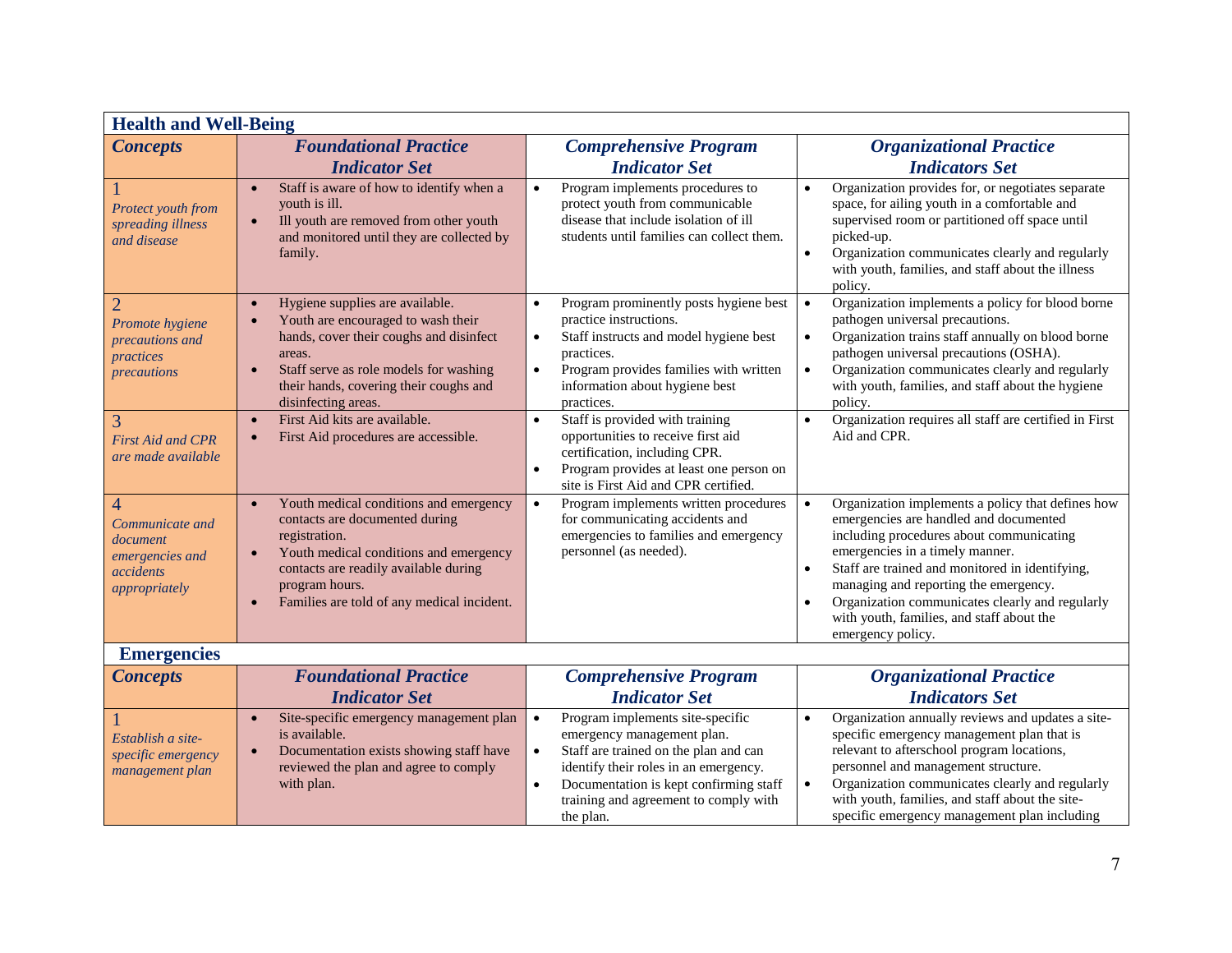|                                                                                |                                                                                                                                                                                                                                                                  |                                                                                                                                                                                                                                                                | the evacuation routes and parent pick-up<br>procedures.                                                                                                                                                                                                                                                                                                                                                                                          |
|--------------------------------------------------------------------------------|------------------------------------------------------------------------------------------------------------------------------------------------------------------------------------------------------------------------------------------------------------------|----------------------------------------------------------------------------------------------------------------------------------------------------------------------------------------------------------------------------------------------------------------|--------------------------------------------------------------------------------------------------------------------------------------------------------------------------------------------------------------------------------------------------------------------------------------------------------------------------------------------------------------------------------------------------------------------------------------------------|
| $\overline{2}$<br>Practice emergency<br>responses                              | Staff is aware of how to respond to<br>$\bullet$<br>evacuation, shelter-in-place and lockdown<br>responses.<br>Youth are instructed in both evacuation<br>and shelter-in-place responses.<br>Staff is designated to assist handicapped<br>$\bullet$<br>students. | Program provides periodic fire and<br>emergency drills.<br>Documentation is kept confirming that<br>$\bullet$<br>drills are conducted.                                                                                                                         | Organization implements an emergency response<br>$\bullet$<br>drill schedule and policy that requires drills are<br>conducted for staff and youth in a variety of<br>settings.<br>Organization reviews each drill performance and<br>$\bullet$<br>makes corrections.                                                                                                                                                                             |
| 3<br>Secure emergency<br>supplies and<br>equipment                             | Emergency supplies for shelter-in place<br>$\bullet$<br>are available.<br>Staff knows the location of emergency<br>$\bullet$<br>supplies and equipment.                                                                                                          | Staff are trained annually on the<br>location of emergency supplies and<br>equipment and their use.<br>Documentation is kept confirming staff<br>$\bullet$<br>training                                                                                         | Organization implements and inspects emergency<br>$\bullet$<br>supplies and equipment.<br>Staff are trained annually on the location and use<br>$\bullet$<br>of the supplies and equipment.                                                                                                                                                                                                                                                      |
| <b>Program Space</b>                                                           |                                                                                                                                                                                                                                                                  |                                                                                                                                                                                                                                                                |                                                                                                                                                                                                                                                                                                                                                                                                                                                  |
| <b>Concepts</b>                                                                | <b>Foundational Practice</b>                                                                                                                                                                                                                                     | <b>Comprehensive Program</b>                                                                                                                                                                                                                                   | <b>Organizational Practice</b>                                                                                                                                                                                                                                                                                                                                                                                                                   |
|                                                                                | <b>Indicator Set</b>                                                                                                                                                                                                                                             | <b>Indicator Set</b>                                                                                                                                                                                                                                           | <b>Indicators Set</b>                                                                                                                                                                                                                                                                                                                                                                                                                            |
| Provide safe and<br>appropriate outdoor<br>spaces                              | Outdoor spaces are clean and meet or<br>$\bullet$<br>exceed local health and safety codes.<br>Outdoor spaces are adequate for planned<br>activities.<br>Staff inspect outdoor spaces to see that<br>$\bullet$<br>they are free of observable safety hazards.     | Program implements procedures for<br>$\bullet$<br>periodic safety checks and appropriate<br>maintenance of outdoor space and<br>equipment.<br>Documentation is kept confirming that<br>$\bullet$<br>safety checks are conducted and<br>remedies are made.      | Organization provides and secures outdoor space<br>$\bullet$<br>and equipment that are appropriate and safe for the<br>ages and abilities of youth.                                                                                                                                                                                                                                                                                              |
| $\overline{2}$<br>Provide safe and<br>appropriate indoor<br>spaces             | Indoor spaces are clean and meet or<br>$\bullet$<br>exceed local health and safety codes.<br>Indoor spaces are adequate for planned<br>activities.<br>Staff inspect indoor spaces to see that they<br>$\bullet$<br>are free of observable safety hazards.        | Ample and dedicated space is available<br>$\bullet$<br>for small group activities, large play<br>areas, reading and reflection, and open<br>conversation.                                                                                                      | Organization provides and secures resources to<br>$\bullet$<br>create separate activity spaces that have<br>comfortable furniture in which youth can be active,<br>or reflect, read, and relax.                                                                                                                                                                                                                                                  |
| $\overline{\mathbf{3}}$<br>Manage<br>environmental<br>hazards<br>appropriately | Staff is aware of any potential hazards.<br>$\bullet$<br>Staff take action to protect youth from<br>$\bullet$<br>existing or potential hazards.                                                                                                                  | Program implements procedures for<br>$\bullet$<br>products that may pose an<br>environmental hazard.<br>Documentation is kept confirming what<br>$\bullet$<br>is stored and that scheduled checks<br>occur to ascertain stores are current and<br>remain safe. | Organization implements a policy for handling<br>$\bullet$<br>environmental hazards.<br>$\bullet$<br>Appropriate local environmental agency contact<br>information is current.<br>Staff are trained and monitored in identifying,<br>$\bullet$<br>managing and reporting the environmental hazard.<br>Organization communicates clearly and regularly<br>$\bullet$<br>with youth, families, and staff about the<br>environmental hazards policy. |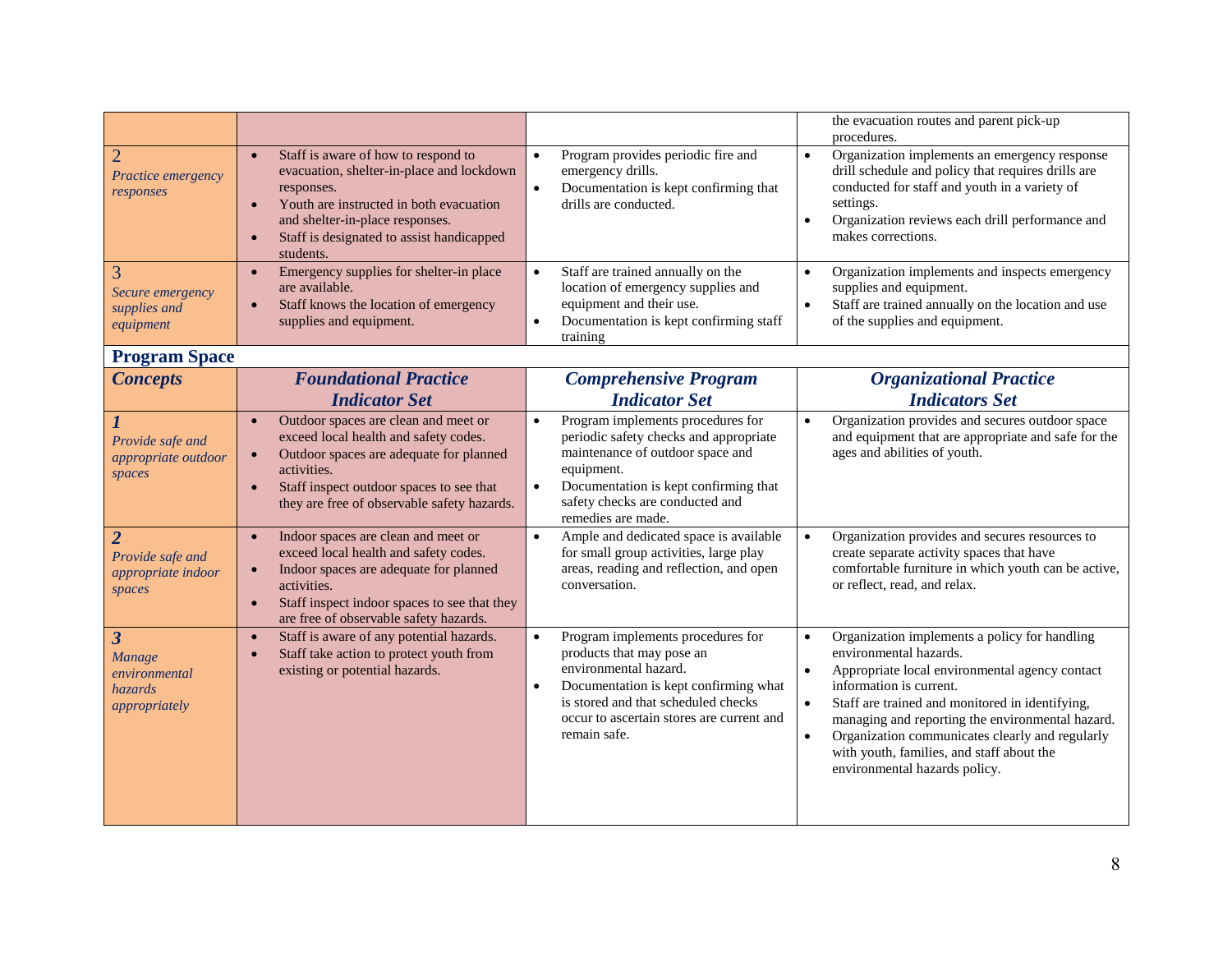| <b>Nutrition And Hunger</b>                                     |                                                                                                                                                                                                                                |                                                                                                                                                                                                                                                                                                      |                                                                                                                                                                                                                                                  |
|-----------------------------------------------------------------|--------------------------------------------------------------------------------------------------------------------------------------------------------------------------------------------------------------------------------|------------------------------------------------------------------------------------------------------------------------------------------------------------------------------------------------------------------------------------------------------------------------------------------------------|--------------------------------------------------------------------------------------------------------------------------------------------------------------------------------------------------------------------------------------------------|
| <b>Concepts</b>                                                 | <b>Foundational Practice</b><br><b>Indicator Set</b>                                                                                                                                                                           | <b>Comprehensive Program</b><br><b>Indicator Set</b>                                                                                                                                                                                                                                                 | <b>Organizational Practice</b><br><b>Indicators Set</b>                                                                                                                                                                                          |
| Provide healthy and<br>adequate food and<br>beverages to youth  | Youth have access to healthy and<br>$\bullet$<br>adequate food and beverages.<br>Youth have access to drinking water.<br>$\bullet$                                                                                             | Program plans and implements<br>$\bullet$<br>activities that allow youth opportunities<br>to select and prepare food and<br>beverages served in the program, using<br>preparation as a teachable moment.                                                                                             | Organization successfully meets the federal and<br>$\bullet$<br>state requirements to reimburse food service.<br>The type and amount of food offered is appropriate<br>for the ages and sizes of the youth, addressing their<br>level of hunger. |
| $\overline{2}$<br>Address food<br>restrictions<br>appropriately | Youth food restrictions, including<br>$\bullet$<br>allergies, are documented during<br>registration.<br>Youth food restrictions, including<br>allergies, and emergency contacts are<br>readily available during program hours. | Program provides food and beverage<br>$\bullet$<br>alternatives to address allergies and<br>food restrictions.                                                                                                                                                                                       | Organization provides resources needed to involve<br>$\bullet$<br>youth and families in planning with staff for<br>healthy and appropriate food and beverage<br>alternatives that are needed, including an education<br>component.               |
| $\overline{\mathbf{3}}$<br>Prepare and store<br>food properly   | Food and beverage storage and<br>$\bullet$<br>preparation meet or exceed local health<br>and safety codes.                                                                                                                     | Staff is trained in food storage and<br>$\bullet$<br>preparation that meet or exceed local<br>health and safety codes.<br>Written procedures for food storage and<br>$\bullet$<br>preparation are posted.<br>Appropriate equipment and supplies are<br>$\bullet$<br>available to support procedures. | Organization uses appropriate equipment to<br>properly prepare and store food.                                                                                                                                                                   |
| 4<br>Expose youth to<br>nutrition activities                    | Nutrition information is available for<br>youth.<br>Staff serves as role models for nutrition<br>$\bullet$<br>best practices.                                                                                                  | Programming includes a nutrition<br>$\bullet$<br>education component.<br>Nutrition activities and materials<br>$\bullet$<br>provided meet the needs, interests,<br>abilities and talents of youth.                                                                                                   | Organization promotes nutrition as an<br>$\bullet$<br>organizational value that is demonstrated through<br>programming and in written materials.                                                                                                 |
| 5<br>Engage families in<br>nutrition activities                 | Nutrition information is available for<br>$\bullet$<br>families.                                                                                                                                                               | Workshops are provided to families on<br>$\bullet$<br>nutrition topics.                                                                                                                                                                                                                              | Organization integrates nutrition education<br>$\bullet$<br>activities as a regular part of their outreach to<br>families.                                                                                                                       |
| <b>Physical Activity</b>                                        |                                                                                                                                                                                                                                |                                                                                                                                                                                                                                                                                                      |                                                                                                                                                                                                                                                  |
| <b>Concepts</b>                                                 | <b>Foundational Practice</b><br><b>Indicator Set</b>                                                                                                                                                                           | <b>Comprehensive Program</b><br><b>Indicator Set</b>                                                                                                                                                                                                                                                 | <b>Organizational Practice</b><br><b>Indicators Set</b>                                                                                                                                                                                          |
| 1<br>Provide<br>opportunities for<br>physical activity          | Youth have access to opportunities for<br>$\bullet$<br>movement.<br>Staff serves as role models for<br>$\bullet$<br>participation in physical activities.                                                                      | Program plans and implements<br>$\bullet$<br>activities that allow youth opportunities<br>to select and participate in a variety of<br>physical activities, using the activity as<br>a teachable moment.                                                                                             | Organization integrates physical activity across<br>programming to achieve maximum impact.                                                                                                                                                       |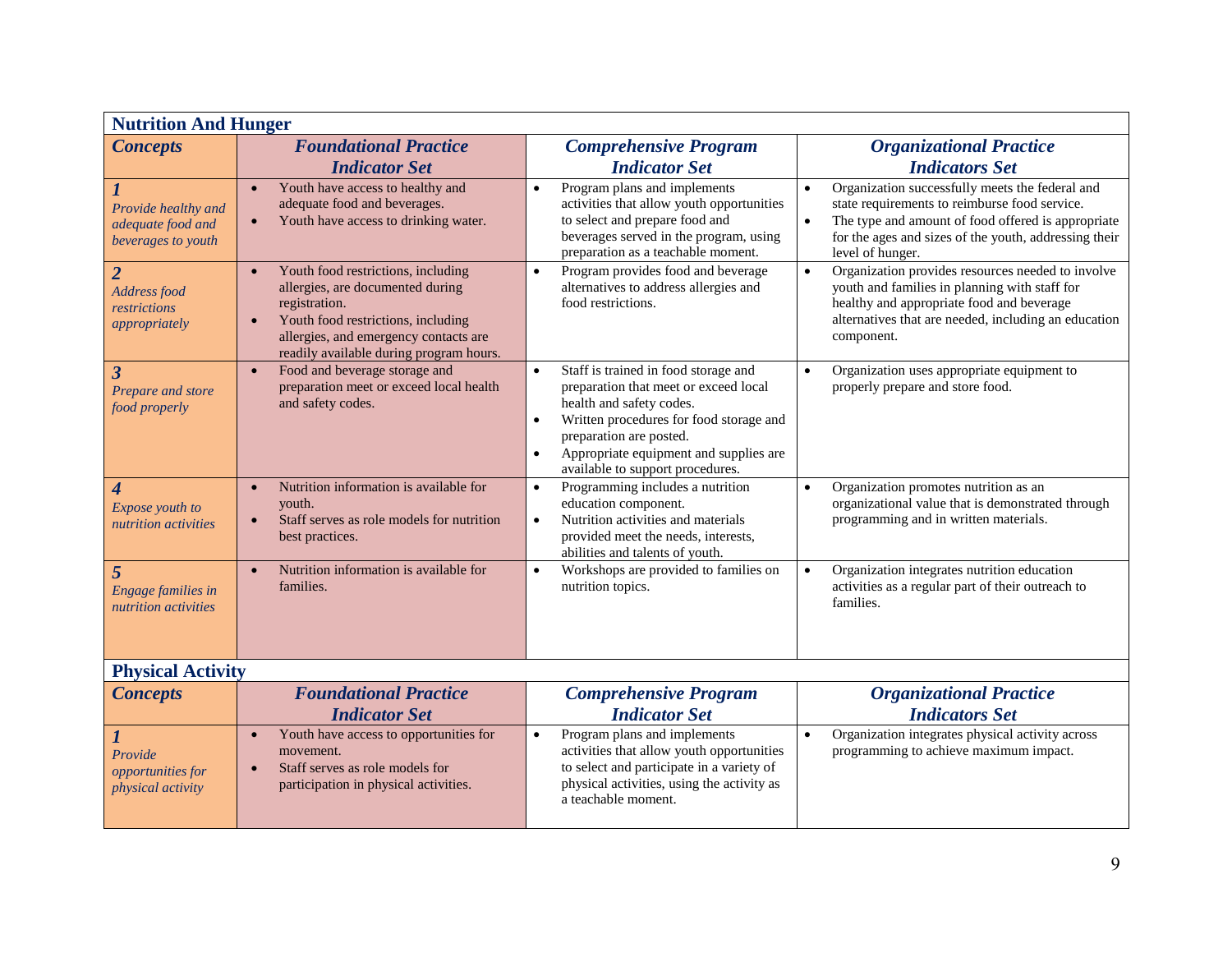| $\overline{2}$<br><b>Address physical</b><br><i>activity restrictions</i><br>appropriately | Youth physical activity restrictions are<br>documented during registration.<br>Youth physical activity restrictions are<br>readily available during program hours.     | Program provides physical activity<br>$\bullet$<br>alternatives to meet the capacity of all<br>youth.                                                                                                   | Organization provides resources needed to involve<br>$\bullet$<br>youth and families in planning with staff for<br>appropriate physical activity alternatives that are<br>needed, including an education component. |
|--------------------------------------------------------------------------------------------|------------------------------------------------------------------------------------------------------------------------------------------------------------------------|---------------------------------------------------------------------------------------------------------------------------------------------------------------------------------------------------------|---------------------------------------------------------------------------------------------------------------------------------------------------------------------------------------------------------------------|
| $\overline{\mathbf{3}}$<br>Encourage youth to<br>be physically active                      | Staff encourage youth to participate in a<br>$\bullet$<br>variety of physical activities daily.<br>Staff serve as role models for physical<br>activity best practices. | Programming includes a physical<br>activity component.<br>Activities and equipment provided meet<br>$\bullet$<br>the needs, interests, abilities and talents<br>of youth.                               | Organization promotes physical activity as an<br>$\bullet$<br>organizational value.                                                                                                                                 |
| $\boldsymbol{4}$<br>Engage families in<br><i>physical activities</i>                       | Staff encourages families to participate in<br>physical activities.                                                                                                    | Workshops are provided to families on<br>physical activity topics (i.e. easy and<br>inexpensive family activities,<br>encouraging activity during TV<br>commercial breaks, kid friendly<br>isometrics). | Organization integrates physical activity education<br>$\bullet$<br>programs as a regular part of their outreach to<br>families.                                                                                    |
| <b>Culture</b>                                                                             |                                                                                                                                                                        |                                                                                                                                                                                                         |                                                                                                                                                                                                                     |
| <b>Concepts</b>                                                                            | <b>Foundational Practice</b>                                                                                                                                           | <b>Comprehensive Program</b>                                                                                                                                                                            | <b>Organizational Practice</b>                                                                                                                                                                                      |
|                                                                                            | <b>Indicator Set</b>                                                                                                                                                   | <b>Indicator Set</b>                                                                                                                                                                                    | <b>Indicators Set</b>                                                                                                                                                                                               |
| Practice culturally<br>responsive practices                                                | Programming does not show disrespect<br>for the identified cultural backgrounds,<br>languages, and cultural practices of each<br>youth.                                | The identified cultures and primary<br>$\bullet$<br>languages of youth served are integral<br>components of the daily program.                                                                          | Organization monitors all programming for<br>providing culturally responsive practices.                                                                                                                             |
| $\overline{2}$<br>Acknowledge youth<br>backgrounds,<br>language, and                       | Signs and resources are provided in the<br>$\bullet$<br>youths' home language(s).                                                                                      | Program provides activities that<br>$\bullet$<br>encourage youth to affirm their<br>identified cultural backgrounds and<br>language.                                                                    | Organization implements policy that requires<br>$\bullet$<br>activities honoring diversity will be included in<br>programming and special events.<br>Organization communicates clearly and regularly                |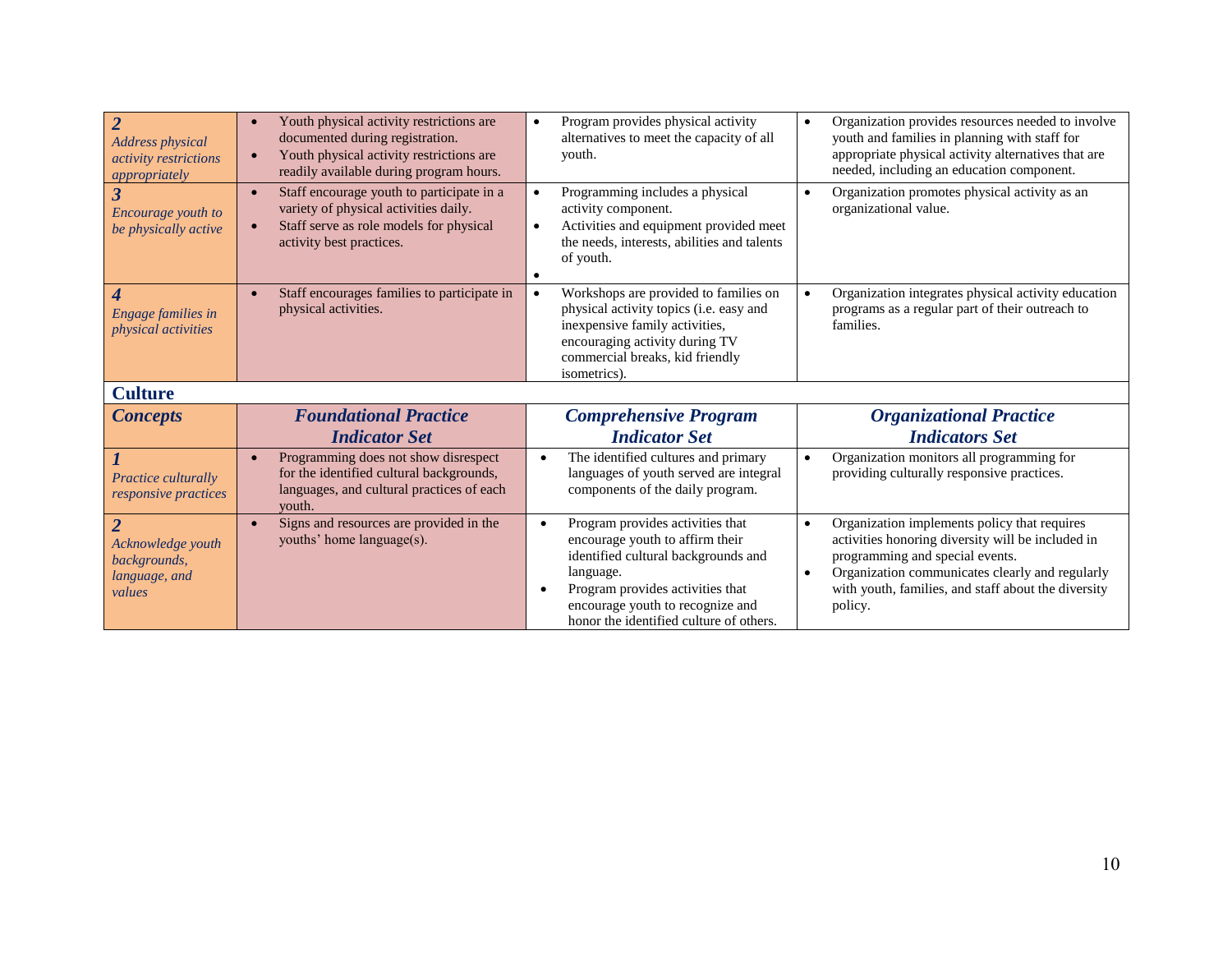## **STANDARD 2: Staff and Youth Relationships**

A quality afterschool program incorporates positive youth development principles to inspire cooperation, respect and other indicators of effective relationships between youth participants and afterschool staff. A quality program consistently communicates and reinforces expectations. Youth feel welcome and supported as the program addresses their interests, abilities, talents and learning styles. Practices are targeted towards encouraging positive behavior, building confidence, and engaging youth as partners in the program. Staff composition and relationships among staff and with youth reflect sensitivity to diversity and gender equity. In a quality afterschool program, afterschool staff is expected to demonstrate commitment to children, youth, families, and communities through a high level of ethical conduct and positive interaction. **Youth Support** 

| <b>Youth Support</b>                                                                                    |                                                                                                                                                                                                                                             |                                                                                                                                                                                                                                                                                                                                                               |                                                                                                                                                                                                                                                                                                                                                                                        |
|---------------------------------------------------------------------------------------------------------|---------------------------------------------------------------------------------------------------------------------------------------------------------------------------------------------------------------------------------------------|---------------------------------------------------------------------------------------------------------------------------------------------------------------------------------------------------------------------------------------------------------------------------------------------------------------------------------------------------------------|----------------------------------------------------------------------------------------------------------------------------------------------------------------------------------------------------------------------------------------------------------------------------------------------------------------------------------------------------------------------------------------|
| <b>Concepts</b>                                                                                         | <b>Foundational Practice</b>                                                                                                                                                                                                                | <b>Comprehensive Program</b>                                                                                                                                                                                                                                                                                                                                  | <b>Organizational Practice</b>                                                                                                                                                                                                                                                                                                                                                         |
|                                                                                                         | <b>Indicator Set</b>                                                                                                                                                                                                                        | <b>Indicator Set</b>                                                                                                                                                                                                                                                                                                                                          | <b>Indicators Set</b>                                                                                                                                                                                                                                                                                                                                                                  |
| $\boldsymbol{l}$<br>Welcome and<br>support youth                                                        | Staff helps youth feel welcomed,<br>appreciated, and comfortable.<br>All youth are greeted by name upon<br>arrival.                                                                                                                         | Staff are trained in active listening and<br>$\bullet$<br>positive youth development strategies.                                                                                                                                                                                                                                                              | Organization implements policies that support<br>$\bullet$<br>youth-centered practices.<br>Staff is monitored for providing active listening<br>$\bullet$<br>and positive youth development strategies and<br>coaching is provided as needed.<br>Organization communicates clearly and regularly<br>with youth, families, and staff about the youth-<br>centered policy.               |
| $\overline{2}$<br><b>Practice Positive</b><br><i>interactions</i>                                       | Staff and youth interact with each other in<br>positive ways.<br>Staff and youth treat each other with<br>respect.<br>Staff do not belittle youth.<br>Staff do not interrupt youth.<br>Staff are kind and fair to youth.                    | Program plans and implements<br>$\bullet$<br>activities that promote cooperation and<br>respect, including cooperative learning.<br>Staff is trained in conflict resolution<br>$\bullet$<br>and bullying prevention.<br>Staff and youth together develop rules<br>for positive interaction and respect for<br>self and others that are reviewed<br>regularly. | Organization implements polices for anti-bullying<br>$\bullet$<br>that includes escalating consequences for bullying.<br>$\bullet$<br>Staff is monitored for providing conflict resolution<br>and bullying prevention and coaching is provided<br>as needed.<br>Organization communicates clearly and regularly<br>with youth, families, and staff about the anti-<br>bullying policy. |
| $\overline{\mathbf{3}}$<br>Communicate and<br>reinforce<br>participation<br>expectations                | Staff sets and communicates behavior<br>limits and reasonable expectations for<br>youth.<br>Staff use no harsh discipline methods.<br>Guidance is positive and includes<br>redirection that encourages youth to<br>become self-disciplined. | Staff engages youth in the development<br>$\bullet$<br>of program participation expectations.<br>Program regularly communicates<br>$\bullet$<br>expectations for participation to youth<br>both verbally and in written form.                                                                                                                                 | Organization implements policies for<br>$\bullet$<br>communicating and reinforcing participation<br>expectations.<br>Organization communicates clearly and regularly<br>$\bullet$<br>with youth, families, and staff about the<br>participation policy.                                                                                                                                |
| $\overline{\boldsymbol{4}}$<br>Address youth<br>interests, abilities,<br>talents and learning<br>styles | Staff is aware of each youth's interests,<br>abilities and talents.<br>Activities reflect youth interests, abilities,<br>and talents.<br>Activities address a variety of learning<br>styles and abilities.                                  | Program plans and implements a range<br>$\bullet$<br>of activities tailored to the interests.<br>abilities, talents, and learning styles of<br>youth.<br>Staff is trained in learning style<br>$\bullet$<br>differences.<br>Youth are regularly surveyed on their<br>interests.                                                                               | Organization actively seeks partnerships to<br>$\bullet$<br>enhance the delivery of activities that meet the<br>interests, abilities, and talents of youth.<br>Staff is monitored for providing support to<br>$\bullet$<br>learning style differences and coaching is provided<br>as needed.                                                                                           |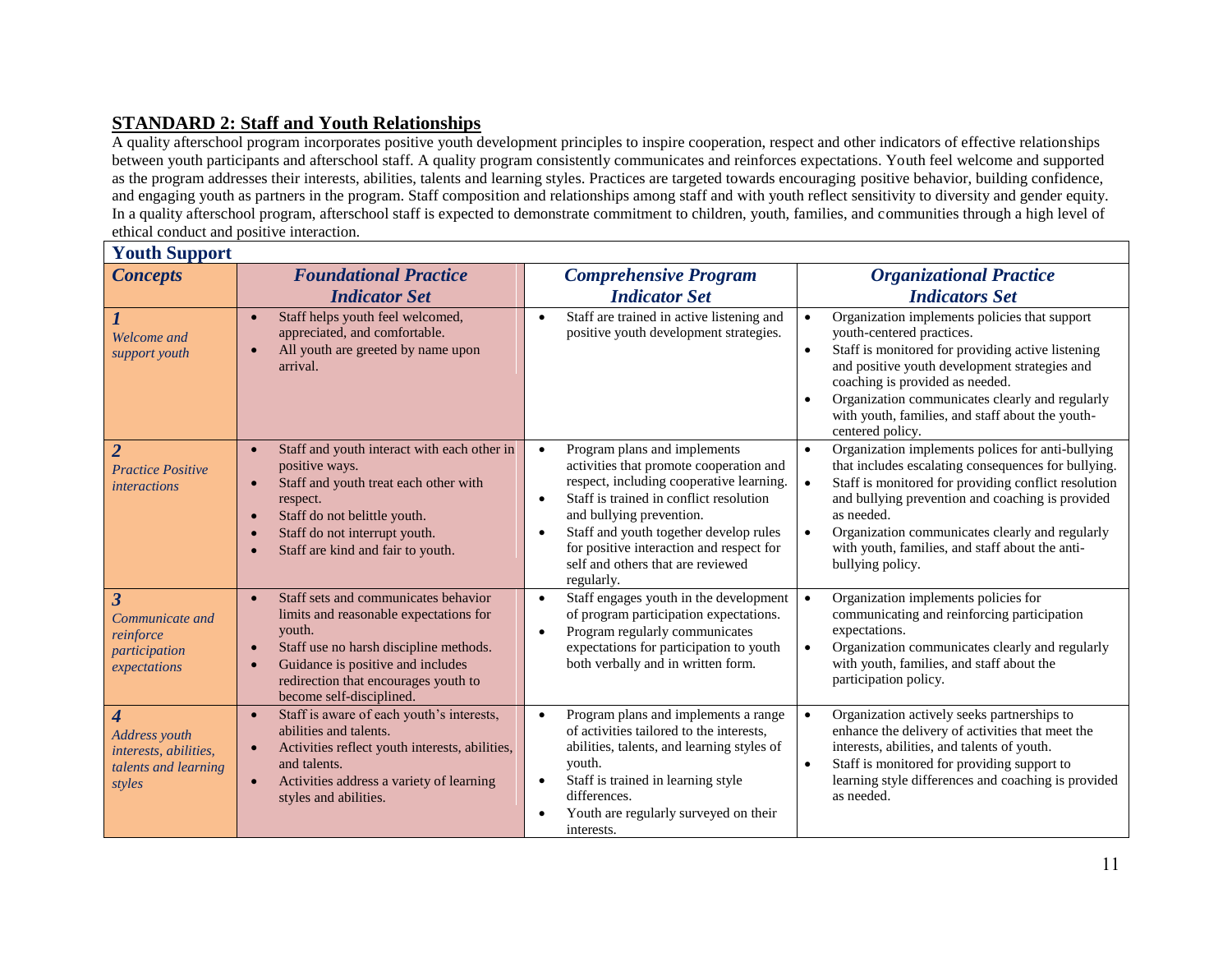| involved in creating program activities<br>$\sigma$ r<br>$\sim$<br>and events. |
|--------------------------------------------------------------------------------|
|--------------------------------------------------------------------------------|

| <b>Culture</b>                                               |                                                                                                                                       |                                                                                                                                                                                                                                            |                                                                                                                                                                                                                                                                                                                                                                                                                                                              |
|--------------------------------------------------------------|---------------------------------------------------------------------------------------------------------------------------------------|--------------------------------------------------------------------------------------------------------------------------------------------------------------------------------------------------------------------------------------------|--------------------------------------------------------------------------------------------------------------------------------------------------------------------------------------------------------------------------------------------------------------------------------------------------------------------------------------------------------------------------------------------------------------------------------------------------------------|
| <b>Concepts</b>                                              | <b>Foundational Practice</b>                                                                                                          | <b>Comprehensive Program</b>                                                                                                                                                                                                               | <b>Organizational Practice</b>                                                                                                                                                                                                                                                                                                                                                                                                                               |
|                                                              | <b>Indicator Set</b>                                                                                                                  | <b>Indicator Set</b>                                                                                                                                                                                                                       | <b>Indicators Set</b>                                                                                                                                                                                                                                                                                                                                                                                                                                        |
| Practice culturally<br>responsive practices                  | Staff acknowledges and respects the<br>cultural background, languages, and<br>community practices of each youth.                      | The identified cultures and primary<br>languages of youth served are integral<br>components of the daily program.<br>Program provides cultural competency<br>training for all staff.                                                       | Organization monitors its practices to ensure<br>strategic alignment between programming and the<br>cultures of the youth and families it serves.                                                                                                                                                                                                                                                                                                            |
| Acknowledge youth<br>backgrounds,<br>language, and<br>values | Staff demonstrates interest in the<br>backgrounds of each youth.<br>Signs and resources are provided in the<br>youths' home language. | Program provides activities that<br>encourage youth to affirm their<br>identified cultural backgrounds and<br>language.<br>Program provides activities that<br>encourage youth to recognize and<br>honor the identified culture of others. | Organization implements policy that encourages<br>$\bullet$<br>hiring staff that share the languages and identified<br>cultures of the families they serve and the<br>communities they live in.<br>Organization implements policy that requires<br>activities honoring diversity will be included in<br>programming and special events.<br>Organization communicates clearly and regularly<br>$\bullet$<br>with youth, families, and staff about the policy. |

## **STANDARD 3: Youth Participation, Learning, and Engagement**

A quality afterschool program employs staff with knowledge in positive youth development strategies, academic enrichment, classroom management and community engagement leading to youth leadership and voice in the program. Quality programs provide high quality staff performance by providing staff coaching and mentoring. In a quality afterschool program, afterschool staff demonstrates commitment to children, youth, families and communities through cultural sensitivity, ethical behavior, and positive interaction. A quality afterschool program ensures that participants feel a sense of ownership in the program by engaging them on a consistent basis in program activities they have an opportunity to inform (e.g. "voice and choice")

#### **Positive Youth Development**

| <b>Concepts</b>                                | <b>Foundational Practice</b>                                                                                      | <b>Comprehensive Program</b>                                                                                                                                                                                                        | <b>Organizational Practice</b>                                                                                                                                                                                                                                                                                                    |
|------------------------------------------------|-------------------------------------------------------------------------------------------------------------------|-------------------------------------------------------------------------------------------------------------------------------------------------------------------------------------------------------------------------------------|-----------------------------------------------------------------------------------------------------------------------------------------------------------------------------------------------------------------------------------------------------------------------------------------------------------------------------------|
|                                                | <b>Indicator Set</b>                                                                                              | <b>Indicator Set</b>                                                                                                                                                                                                                | <b>Indicators Set</b>                                                                                                                                                                                                                                                                                                             |
| <b>Provide strengths-</b><br>based programming | Activities and opportunities are designed<br>to build on existing youth strengths rather<br>than "fix" a deficit. | Program is designed to provide a<br>variety of strengths-based activities.<br>Activities support self-direction,<br>resilience, goal-setting, and leadership<br>development.<br>Staff are trained in a strengths-based<br>approach. | Organization implements a policy for adoption of<br>a positive youth development framework.<br>Supervisors monitor staff compliance with<br>providing a strengths-based approach and provide<br>coaching as needed.<br>Organization communicates clearly and regularly<br>with youth, families, and staff about the<br>framework. |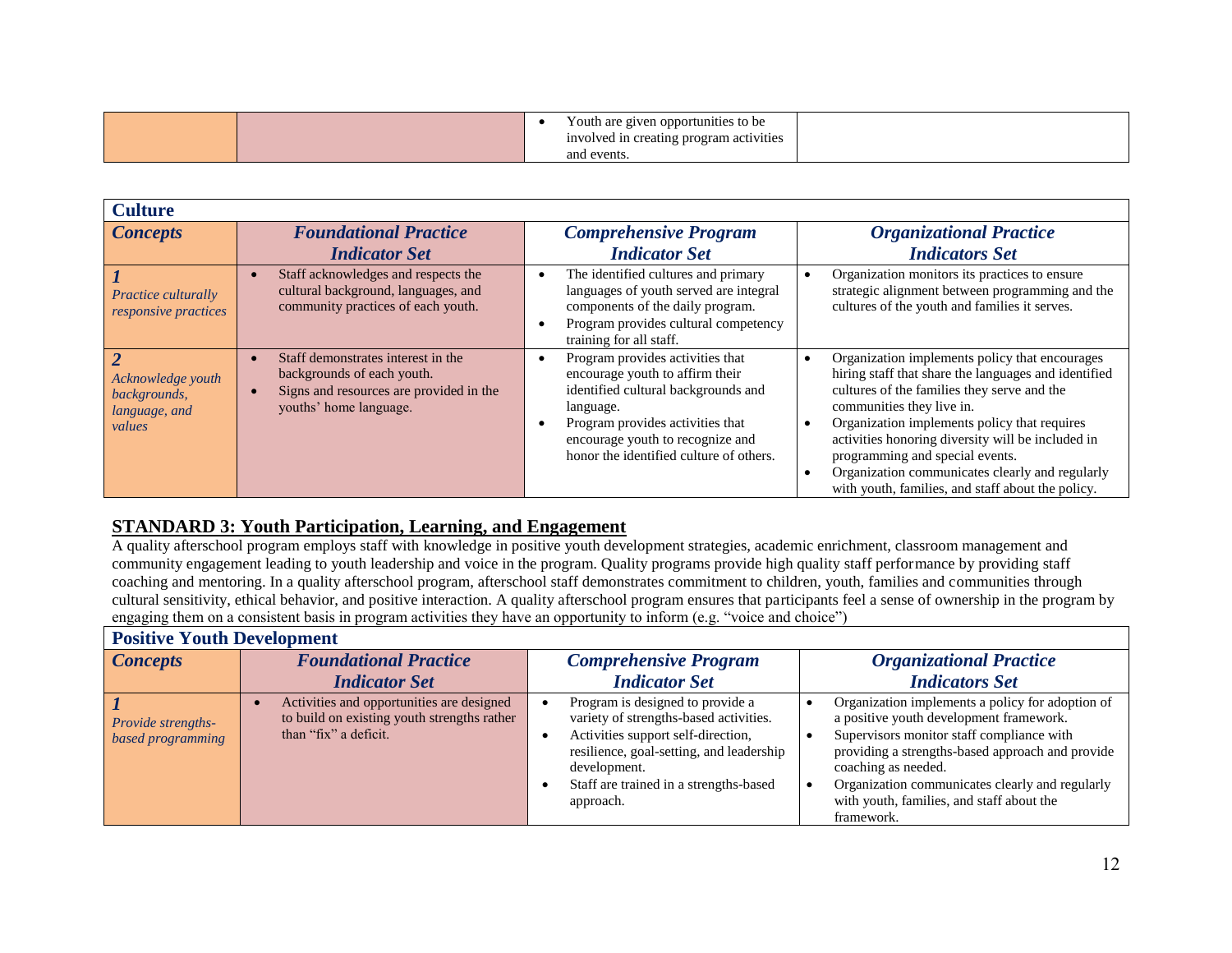| $\overline{2}$<br><b>Build new skills</b><br>through experiential<br>learning activities                         | Opportunities are provided for youth to<br>develop new interests, abilities and<br>talents.                                                                                       | Program design provides multiple,<br>$\bullet$<br>diverse opportunities for youth that are<br>project-based, support experiential<br>learning, and relate to real-world<br>experiences.                                                 | Organization engages the community to provide<br>$\bullet$<br>service learning and opportunities for youth to<br>experience career pathways.                                                                                                                     |  |
|------------------------------------------------------------------------------------------------------------------|-----------------------------------------------------------------------------------------------------------------------------------------------------------------------------------|-----------------------------------------------------------------------------------------------------------------------------------------------------------------------------------------------------------------------------------------|------------------------------------------------------------------------------------------------------------------------------------------------------------------------------------------------------------------------------------------------------------------|--|
| $\overline{\mathbf{3}}$<br>Celebrate and<br>showcase participant<br>strengths, talents<br>and<br>accomplishments | Youth demonstrate and celebrate what<br>they have learned.                                                                                                                        | Program events celebrate and<br>$\bullet$<br>showcase youth strengths and talents.                                                                                                                                                      | Organization supports opportunities for youth to<br>$\bullet$<br>demonstrate learning and celebrate talents at<br>community events.                                                                                                                              |  |
| 4<br>Support older youth<br>skill-building and<br>career orientation                                             | Older youth are encouraged to participate.<br>Older youth are engaged as volunteers.                                                                                              | Program design for older youth<br>$\bullet$<br>connects new learning and skill-<br>building to service learning and career<br>pathways.                                                                                                 | Organization implements a policy that supports<br>$\bullet$<br>older youth engagement.<br>Organization communicates clearly and regularly<br>$\bullet$<br>with youth, families, and staff about the policy.                                                      |  |
| $\overline{5}$<br>Honor youth choice<br>and input                                                                | Youth choice is built into activity design.<br>$\bullet$                                                                                                                          | Program design allows for youth input<br>$\bullet$<br>and encourages youth to make choices<br>suited to their interests, abilities and<br>talents.<br>Staff is trained to support and guide<br>$\bullet$<br>youth choices.              | Supervisors monitor staff compliance with<br>$\bullet$<br>providing youth choice and input and provide<br>coaching as needed.                                                                                                                                    |  |
| <b>Supportive Learning</b>                                                                                       |                                                                                                                                                                                   |                                                                                                                                                                                                                                         |                                                                                                                                                                                                                                                                  |  |
|                                                                                                                  |                                                                                                                                                                                   |                                                                                                                                                                                                                                         |                                                                                                                                                                                                                                                                  |  |
| <b>Concepts</b>                                                                                                  | <b>Foundational Practice</b>                                                                                                                                                      | <b>Comprehensive Program</b>                                                                                                                                                                                                            | <b>Organizational Practice</b>                                                                                                                                                                                                                                   |  |
|                                                                                                                  | <b>Indicator Set</b>                                                                                                                                                              | <b>Indicator Set</b>                                                                                                                                                                                                                    | <b>Indicators Set</b>                                                                                                                                                                                                                                            |  |
| $\mathbf{I}$<br><b>Use learning</b><br>reflection                                                                | Youth acknowledge and reflect on what<br>$\bullet$<br>they have learned and their progress<br>within the afterschool program regularly.                                           | Staff is trained on how to ask questions<br>$\bullet$<br>that inspire deep reflection of what was<br>studied.<br>All activities include reflection.<br>$\bullet$                                                                        | Organizational practice incorporates experiential<br>$\bullet$<br>and reflective learning for staff as well as youth.                                                                                                                                            |  |
| $\overline{2}$<br>Respond to different<br>learning styles                                                        | Staff recognizes different learning styles<br>$\bullet$<br>and the range of youth abilities.<br>Staff responds appropriately to the<br>individual learning needs of participants. | Program activities reflect varying<br>$\bullet$<br>learning approaches and materials to<br>meet the different learning styles of<br>youth.<br>Staff are trained on learning styles.<br>$\bullet$                                        | Supervisors monitor staff compliance with<br>$\bullet$<br>supporting different learning styles and provide<br>coaching as needed.                                                                                                                                |  |
| $\overline{3}$<br>Coordinate grade<br>level learning goals                                                       | Student school day learning goals are<br>embedded in activities.<br>Program staff demonstrates valuing                                                                            | Staff and classroom teachers work<br>$\bullet$<br>together to coordinate grade-level<br>expectations into afterschool activities.<br>Youth are aware of their learning<br>$\bullet$<br>goals.<br>Group skills are explicitly taught for | Organization strives to maintain a working<br>partnership with schools.<br>Program staff and school staff collaborate on<br>$\bullet$<br>communicating with families about student<br>learning goals and challenges.<br>Organization strives to build a learning |  |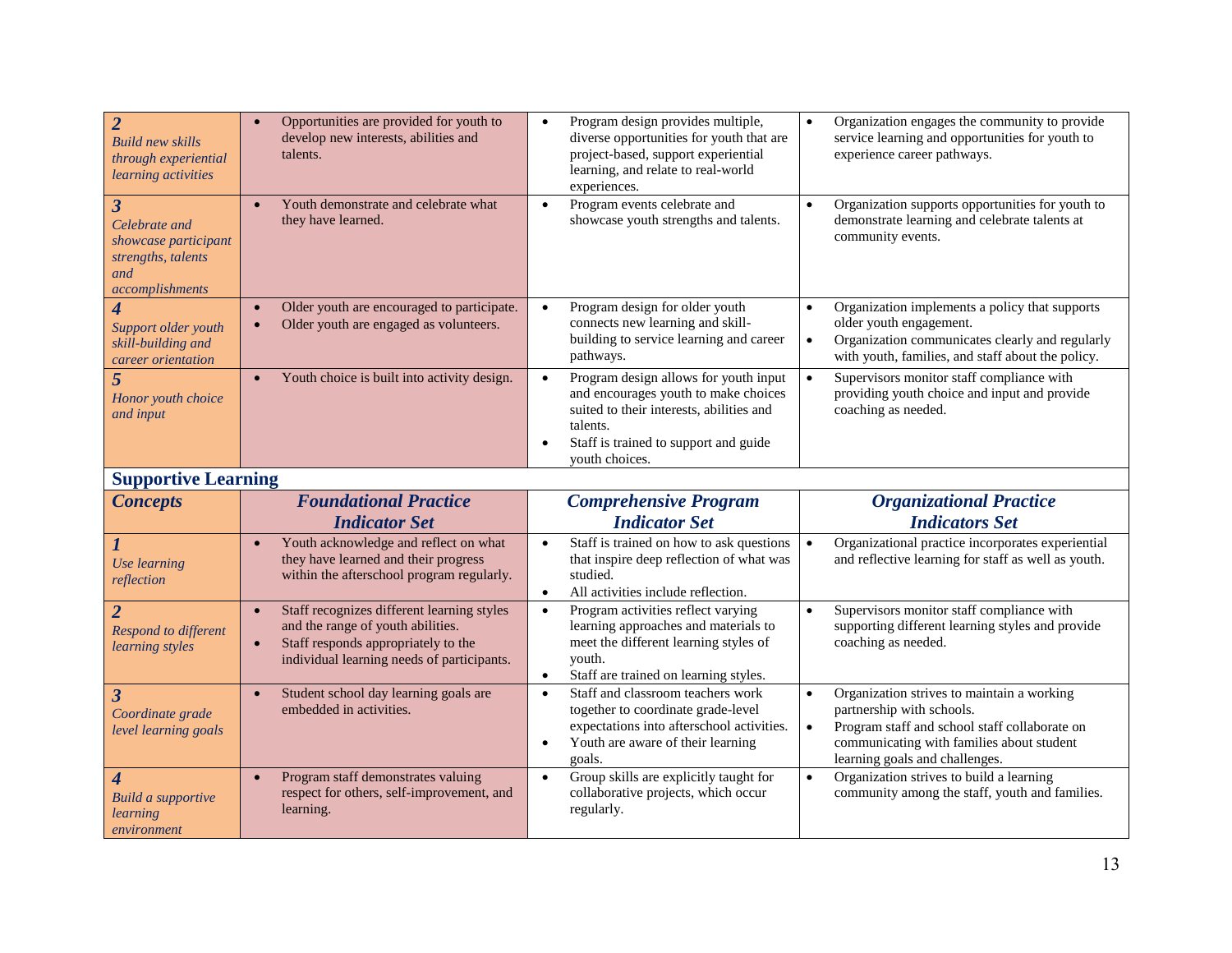| <b>Youth Leadership and Voice</b>                                           |                                                                                                                                                                                                                                 |                                                                                                                                                                                                                                                                       |                                                                                                                                                                                                                                                                                                                                                                                                                                  |  |
|-----------------------------------------------------------------------------|---------------------------------------------------------------------------------------------------------------------------------------------------------------------------------------------------------------------------------|-----------------------------------------------------------------------------------------------------------------------------------------------------------------------------------------------------------------------------------------------------------------------|----------------------------------------------------------------------------------------------------------------------------------------------------------------------------------------------------------------------------------------------------------------------------------------------------------------------------------------------------------------------------------------------------------------------------------|--|
| <b>Concepts</b>                                                             | <b>Foundational Practice</b><br><b>Indicator Set</b>                                                                                                                                                                            | <b>Comprehensive Program</b><br><b>Indicator Set</b>                                                                                                                                                                                                                  | <b>Organizational Practice</b><br><b>Indicators Set</b>                                                                                                                                                                                                                                                                                                                                                                          |  |
| Engage the input of<br>youth in program<br><i>activities</i>                | Youth are encouraged to express their<br>$\bullet$<br>ideas and opinions regarding activities.<br>Staff helps youth develop communication<br>and advocacy skills through frequent<br>conversations.                             | Program incorporates the ideas of<br>$\bullet$<br>youth into activities<br>Staff acknowledges youth for<br>$\bullet$<br>providing their input.                                                                                                                        | Organization implements a policy for youth input<br>$\bullet$<br>into program design and provides opportunities for<br>youth to serve on decision-making boards.<br>Supervisors monitor staff compliance with<br>$\bullet$<br>supporting youth input into program design and<br>provide coaching as needed.<br>Organization communicates clearly and regularly<br>$\bullet$<br>with youth, families, and staff about the policy. |  |
| $\overline{2}$<br>Strengthen<br>confidence of youth                         | Staff offer support in a way that supports<br>$\bullet$<br>the participant's initiative.<br>Staff assists participants without taking<br>$\bullet$<br>control.<br>Staff encourages participants to take on<br>leadership roles. | Programming supports youth initiative<br>$\bullet$<br>and ownership.<br>Staff are trained to strengthen<br>$\bullet$<br>confidence of youth.                                                                                                                          | Ongoing leadership opportunities are cultivated to<br>$\bullet$<br>link youth to other organizations and community<br>efforts.                                                                                                                                                                                                                                                                                                   |  |
| <b>Culture</b>                                                              |                                                                                                                                                                                                                                 |                                                                                                                                                                                                                                                                       |                                                                                                                                                                                                                                                                                                                                                                                                                                  |  |
| <b>Concepts</b>                                                             | <b>Foundational Practice</b><br><b>Indicator Set</b>                                                                                                                                                                            | <b>Comprehensive Program</b><br><b>Indicator Set</b>                                                                                                                                                                                                                  | <b>Organizational Practice</b><br><b>Indicators Set</b>                                                                                                                                                                                                                                                                                                                                                                          |  |
| Practice culturally<br><i>responsive practices</i>                          | Youth are respected for their identified<br>$\bullet$<br>cultural backgrounds, languages, and<br>cultural practices.                                                                                                            | The identified cultures and primary<br>$\bullet$<br>languages of youth served are integral<br>components of the daily program.                                                                                                                                        | Organization monitors all programming for<br>providing culturally responsive practices.                                                                                                                                                                                                                                                                                                                                          |  |
| $\overline{2}$<br>Acknowledge youth<br>backgrounds,<br>language, and values | Youth are encouraged to share their<br>$\bullet$<br>identified culture and language.                                                                                                                                            | Program provides activities that<br>$\bullet$<br>encourage youth to affirm their<br>identified cultural backgrounds and<br>languages.<br>Program provides activities that<br>$\bullet$<br>encourage youth to recognize and<br>honor the identified culture of others. | Organization implements policy that requires<br>$\bullet$<br>activities honoring diversity will be included in<br>programming and special events.<br>Organization communicates clearly and regularly<br>$\bullet$<br>with youth, families, and staff about the policy.                                                                                                                                                           |  |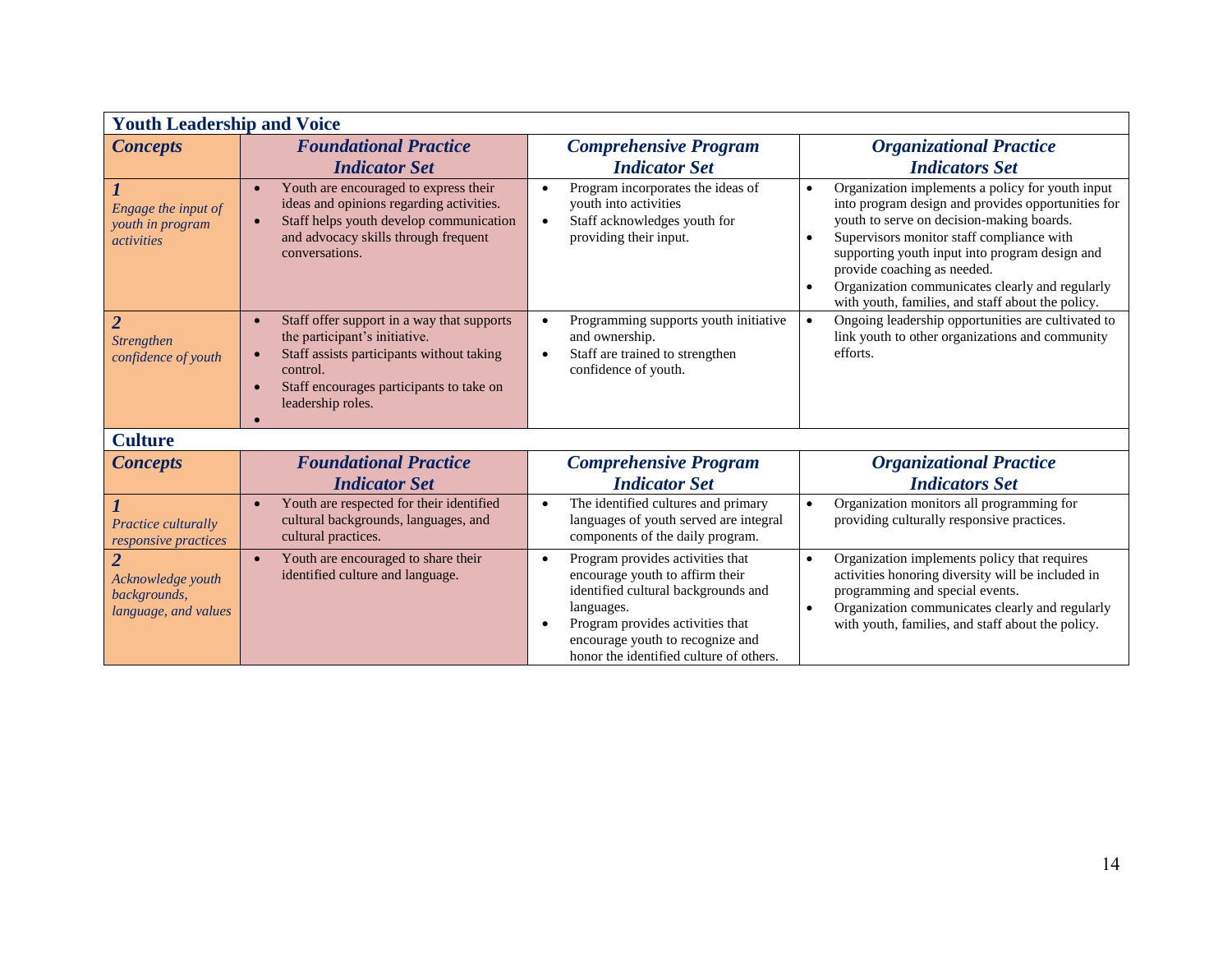## **STANDARD 4: Family and Community Partnerships**

A quality afterschool program actively engages families and fosters meaningful collaboration between families, program staff, the school, and the broader community. Quality programs acknowledge community culture by aligning program philosophy and practices with that of the community. Quality programs seek to increase the effectiveness of family members in navigating the school system and working with school staff to support school goals and student achievement. The program connects to needed community resources and in turn helps participants and families' connect to the array of supports that exist in the community.

| <b>Family Engagement</b>                                                           |                                                                                                                                                                          |                                                                                                                                                                                                                                                                                                                                        |                                                                                                                                                                                                                                                                                                                                             |  |
|------------------------------------------------------------------------------------|--------------------------------------------------------------------------------------------------------------------------------------------------------------------------|----------------------------------------------------------------------------------------------------------------------------------------------------------------------------------------------------------------------------------------------------------------------------------------------------------------------------------------|---------------------------------------------------------------------------------------------------------------------------------------------------------------------------------------------------------------------------------------------------------------------------------------------------------------------------------------------|--|
| <b>Concepts</b>                                                                    | <b>Foundational Practice</b><br><b>Indicator Set</b>                                                                                                                     | <b>Comprehensive Program</b><br><b>Indicator Set</b>                                                                                                                                                                                                                                                                                   | <b>Organizational Practice</b><br><b>Indicators Set</b>                                                                                                                                                                                                                                                                                     |  |
| Relate respectfully<br>to families                                                 | Staff has experience in relating to diverse<br>$\bullet$<br>families in respectful and positive ways.                                                                    | Program implements written<br>$\bullet$<br>procedures to ensure that the<br>staff/family interactions are positive<br>and respectful.                                                                                                                                                                                                  | Organization recruits program staff from within<br>$\bullet$<br>the community to best reflect the identified<br>cultures and languages of families.                                                                                                                                                                                         |  |
| $\overline{2}$<br>Create a family<br>welcoming<br>environment                      | Staff creates a welcoming and comfortable<br>$\bullet$<br>place for families.<br>Staff is approachable and communicates<br>to families that they are welcome to visit.   | Program structure allows for parents to<br>$\bullet$<br>observe activities.<br>Parent volunteers are recruited.<br>$\bullet$<br>Families receive information and<br>$\bullet$<br>educational resources on a regular<br>basis.                                                                                                          | Organization implements a policy that allows<br>family members to visit unannounced anytime<br>during program hours.<br>Organization communicates clearly and regularly<br>$\bullet$<br>with youth, families, and staff about the policy.<br>A centralized place for program and community<br>$\bullet$<br>information sharing is provided. |  |
| $\boldsymbol{\beta}$<br>Engage family input<br>and participation                   | Sharing occurs between staff and families.<br>Staff sees families as valuable contributors<br>to the program, asking them how they<br>might want to support the program. | Program provides an avenue for<br>$\bullet$<br>feedback that includes identifying their<br>child's interests, abilities, and talents.<br>Feedback from families is<br>$\bullet$<br>acknowledged and addressed.<br>Families are invited to contribute their<br>$\bullet$<br>expertise and talents to program<br>support and activities. | Organization supports staff and families joining<br>$\bullet$<br>together to communicate and work with the<br>schools.<br>Families are offered opportunities to serve in<br>$\bullet$<br>organization leadership roles.                                                                                                                     |  |
| 4<br>Develop a<br>linguistically and<br>culturally<br>appropriate<br>outreach plan | Communication is distributed to families<br>about activities.                                                                                                            | Family activities are planned and<br>$\bullet$<br>implemented.                                                                                                                                                                                                                                                                         | Organization implements a family engagement<br>$\bullet$<br>outreach plan that dedicates financial and staff<br>resources.                                                                                                                                                                                                                  |  |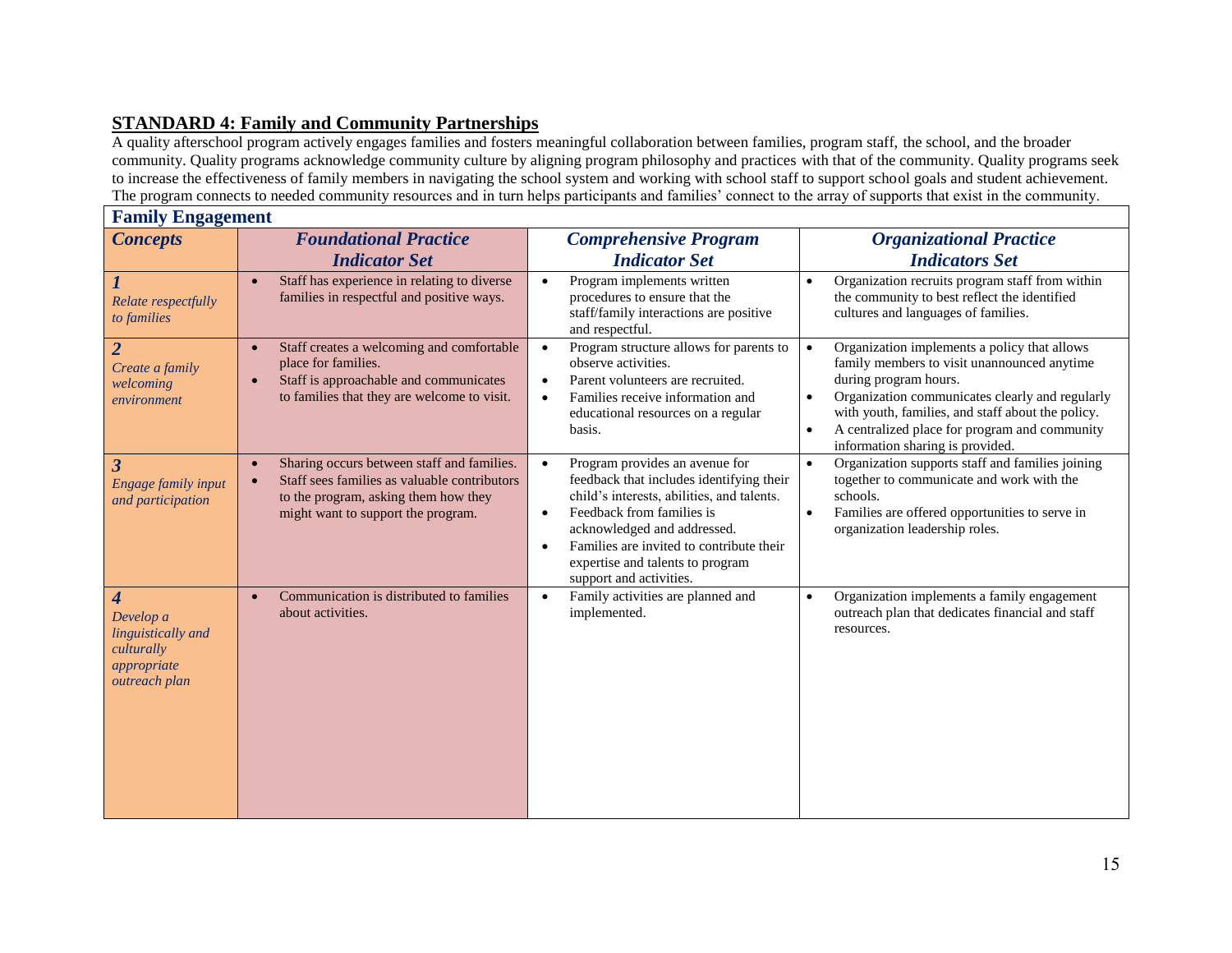| <b>Culture</b>                                                                           |                                                                                                                   |                                                                                                                                                                                                                                |                                                                                                                                                                                                                                                                                                                                                                                                                                               |
|------------------------------------------------------------------------------------------|-------------------------------------------------------------------------------------------------------------------|--------------------------------------------------------------------------------------------------------------------------------------------------------------------------------------------------------------------------------|-----------------------------------------------------------------------------------------------------------------------------------------------------------------------------------------------------------------------------------------------------------------------------------------------------------------------------------------------------------------------------------------------------------------------------------------------|
| <b>Concepts</b>                                                                          | <b>Foundational Practice</b><br><b>Indicator Set</b>                                                              | <b>Comprehensive Program</b><br><b>Indicator Set</b>                                                                                                                                                                           | <b>Organizational Practice</b><br><b>Indicators Set</b>                                                                                                                                                                                                                                                                                                                                                                                       |
| Utilize and value<br>identified cultural<br>backgrounds of<br>families as a<br>resource. | Staff has experience in working with the<br>diverse identified cultures of families.                              | Staff uses identified cultural<br>$\bullet$<br>backgrounds and talents of families to<br>enhance activities.                                                                                                                   | Resources are dedicated to support family<br>members serving in leadership roles that advance<br>cultural understanding and respect within the<br>organization.                                                                                                                                                                                                                                                                               |
| $\overline{2}$<br>Provide an inclusive<br>and accessible<br>program                      | Registration practices are culturally and<br>linguistically inclusive. (Including<br>students with special needs) | Staff talks with culturally diverse<br>$\bullet$<br>families on how to better include them.                                                                                                                                    | Organization implements a policy for culturally<br>responsive family engagement.<br>Organization communicates clearly and regularly<br>$\bullet$<br>with youth, families, and staff about family<br>engagement policies.<br>Organization collects demographic data on the<br>$\bullet$<br>community to assess for possible gaps in service,<br>needed outreach, and barriers to participation; it<br>recruits youth based on this assessment. |
| $\overline{\mathbf{3}}$<br>Communicate in<br>appropriate ways                            | Staff respectfully responds to non-English<br>speaking families.                                                  | Staff members share the languages and<br>$\bullet$<br>identified cultures of the families they<br>serve and the communities they live in.<br>Program materials are disseminated in<br>$\bullet$<br>English and home languages. | Resources are dedicated to provide staff with<br>$\bullet$<br>cultural competency training and can support or<br>deliver bi-lingual programs for families.<br>Mechanisms are in place to ensure linguistically<br>$\bullet$<br>and culturally appropriate two-way<br>communication strategies with families.                                                                                                                                  |
| <b>Family Support</b>                                                                    |                                                                                                                   |                                                                                                                                                                                                                                |                                                                                                                                                                                                                                                                                                                                                                                                                                               |
| <b>Concepts</b>                                                                          | <b>Foundational Practice</b><br><b>Indicator Set</b>                                                              | <b>Comprehensive Program</b><br><b>Indicator Set</b>                                                                                                                                                                           | <b>Organizational Practice</b><br><b>Indicators Set</b>                                                                                                                                                                                                                                                                                                                                                                                       |
| Provide a family<br>friendly program<br>schedule                                         | Hours of operation take into consideration<br>$\bullet$<br>the working hours of families.                         | Program planning, program events and<br>$\bullet$<br>celebrations occur when families can<br>reasonably attend.                                                                                                                | Organization provides that a program calendar and<br>$\bullet$<br>schedule is disseminated to families to support<br>connection between program and family<br>schedules.                                                                                                                                                                                                                                                                      |
| $\overline{2}$<br>Provide families<br>with tools to support<br>student learning          | Staff communicates the link between<br>$\bullet$<br>program activities and school day<br>education.               | Program supports families in<br>$\bullet$<br>navigating the school system.<br>Program provides tools to families to<br>$\bullet$<br>support student learning.                                                                  | Organization dedicates staff and financial<br>$\bullet$<br>resources to provided workshops for families on<br>how they can support student learning.                                                                                                                                                                                                                                                                                          |
| $\overline{\mathbf{3}}$<br>Connect families to<br>services and<br>supports               | Staff provides information about<br>$\bullet$<br>community resources to meet the needs of<br>families.            | Program provides a directory of family<br>$\bullet$<br>services and supports in the<br>community.                                                                                                                              | Organization dedicates staff and financial<br>$\bullet$<br>resources to support families in connecting to<br>family services and supports.                                                                                                                                                                                                                                                                                                    |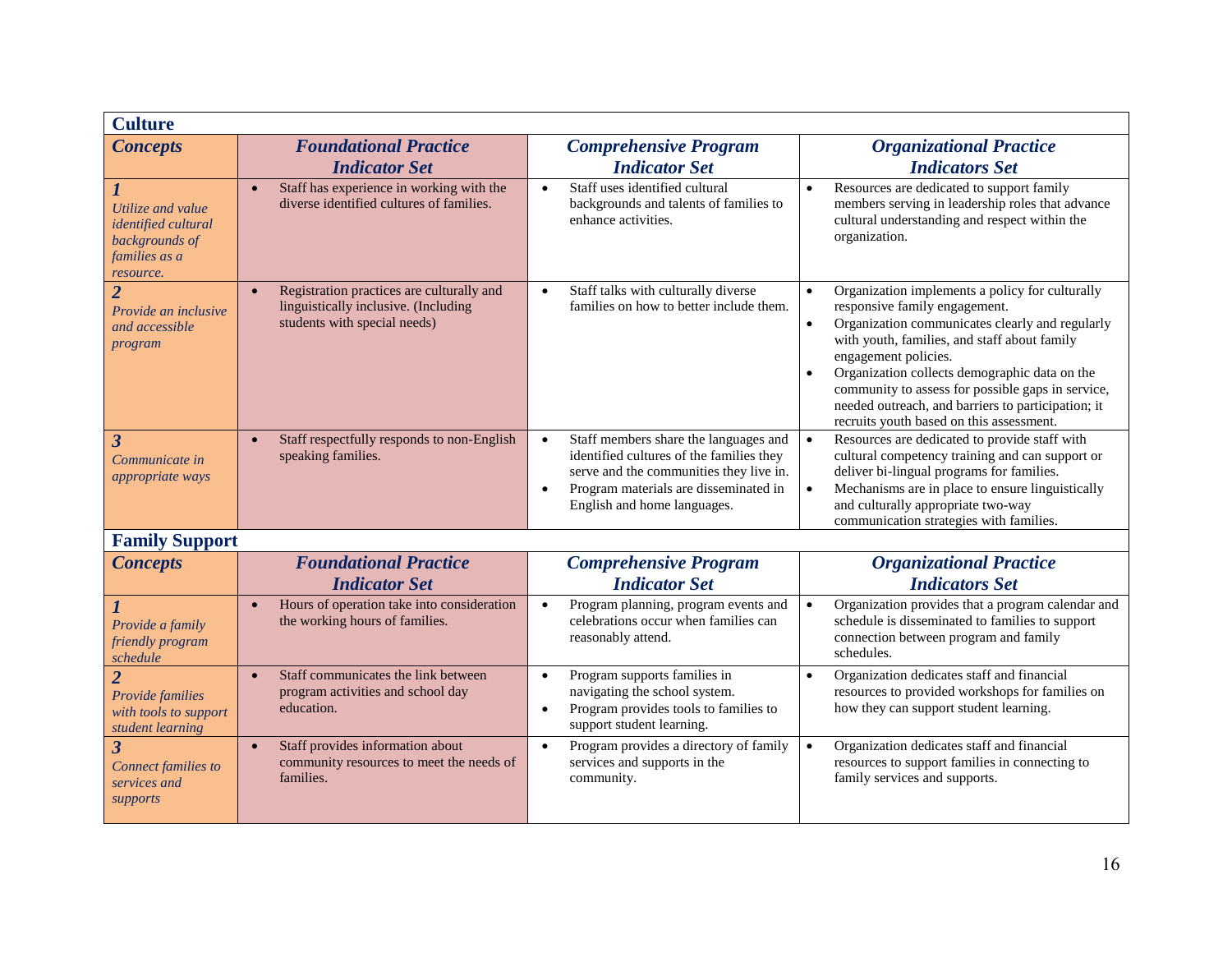| <b>Community Partnerships</b>                                     |                                                                                                                                                                                           |                                                                                                                                   |                                                                                                                                                                                                  |
|-------------------------------------------------------------------|-------------------------------------------------------------------------------------------------------------------------------------------------------------------------------------------|-----------------------------------------------------------------------------------------------------------------------------------|--------------------------------------------------------------------------------------------------------------------------------------------------------------------------------------------------|
| <b>Concepts</b>                                                   | <b>Foundational Practice</b>                                                                                                                                                              | <b>Comprehensive Program</b>                                                                                                      | <b>Organizational Practice</b>                                                                                                                                                                   |
|                                                                   | <b>Indicator Set</b>                                                                                                                                                                      | <b>Indicator Set</b>                                                                                                              | <b>Indicators Set</b>                                                                                                                                                                            |
| Cultivate<br><i>community-based</i><br>supports                   | Staff identify what supports are needed for<br>program activities.<br>A list of community resources is<br>maintained. The staff draw from these<br>resources to expand program offerings. | Local community-based organizations<br>and businesses are consistently invited<br>to program events.                              | Organization implements a partnership<br>development plan that identifies and engages<br>community-based organizations and businesses on<br>a regular basis.                                     |
| Link program<br><i>activities to existing</i><br>community events | Staff and youth participate in community<br>events, festivals, and cultural activities.                                                                                                   | Program seeks opportunities to<br>showcase youth activities at<br>community events.                                               | Organization implements a partnership<br>development plan that identifies opportunities to<br>link program activities to community events and<br>identifies community service options for youth. |
| Acknowledge<br>community-based<br>organizational<br>support       | Staff formally thanks supporters in person<br>or through a written thank you.                                                                                                             | Program engages youth in designing<br>and implementing activities that result<br>in a public recognition of community<br>support. | Organization provides resources to publicly or<br>formally recognize organizations that have<br>provided significant support to the program and its<br>families.                                 |

## **STANDARD 5: Programming**

A quality program is both structured and flexible. The program inspires active and life-long learning through project-based activities that address developmental learning, academic progress, and future orientation to the real world. A range of well supplied activities allow for choice and contribution by youth. A quality program is well planned by staff with stakeholders so that activities are relevant, linked to the school day, engaging and varied. The culture of the youth, families and communities served is reflected in programming.

| <b>Program Structure</b>            |                                                                                                                                                        |                                                                                                                                                                                 |                                                                                                                                                                                                                                                                                                                                                                                                |  |
|-------------------------------------|--------------------------------------------------------------------------------------------------------------------------------------------------------|---------------------------------------------------------------------------------------------------------------------------------------------------------------------------------|------------------------------------------------------------------------------------------------------------------------------------------------------------------------------------------------------------------------------------------------------------------------------------------------------------------------------------------------------------------------------------------------|--|
| <b>Concepts</b>                     | <b>Foundational Practice</b><br><b>Indicator Set</b>                                                                                                   | <b>Comprehensive Program</b><br><b>Indicator Set</b>                                                                                                                            | <b>Organizational Practice</b><br><b>Indicators Set</b>                                                                                                                                                                                                                                                                                                                                        |  |
| Include youth with<br>special needs | Activities are accessible to students with<br>special needs.<br>Accommodations are made to support<br>participation of students with special<br>needs. | Staff talk with families of special<br>needs students on how to better<br>include them.<br>Program seeks expertise of school-day<br>personnel who interact with the<br>student. | Organization implements a policy for inclusion of<br>youth with special needs.<br>Organization communicates clearly and regularly<br>with youth, families, and staff about the policy.<br>Organization collects demographic data on the<br>community to assess for possible gaps in service,<br>needed outreach, and barriers to participation and<br>recruits youth based on this assessment. |  |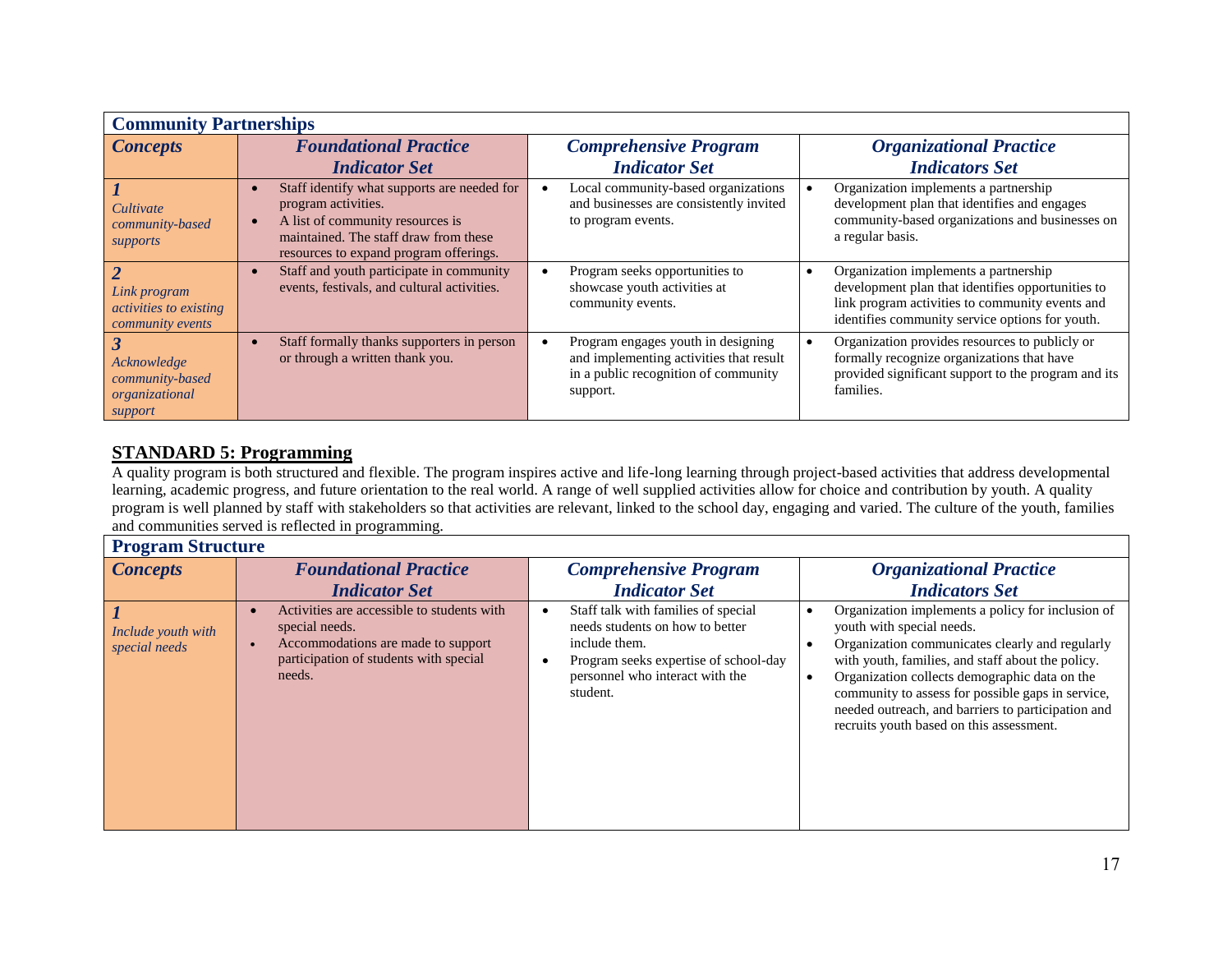| $\overline{2}$<br>Support youth<br>choice and needs<br>$\overline{3}$<br>Align activities to<br>program mission | Youth have some choice within some<br>activities.<br>Activities reflect the mission/philosophy<br>$\bullet$<br>of the program.                     | The range of activities is designed<br>$\bullet$<br>based on data about youth such as<br>academic need, interests, abilities, and<br>talents.<br>Most activities are structured to<br>$\bullet$<br>include an opportunity for youth<br>choice.<br>Staff help children make informed and<br>$\bullet$<br>responsible activity choices.<br>Staff can articulate the program's<br>$\bullet$<br>mission/philosophy.<br>Staff are able to explain how the<br>$\bullet$<br>program activities align with the<br>mission/philosophy. | Organization implements policies that support<br>$\bullet$<br>data driven programming and youth choice.<br>Staff are monitored for supporting youth-informed<br>$\bullet$<br>and responsible choices, coaching is provided as<br>needed.<br>Organization communicates clearly and regularly<br>with youth, families, and staff about the policy.<br>Organization implements a formal written mission<br>$\bullet$<br>that informs all aspects of the program.<br>Organization communicates clearly and regularly<br>$\bullet$<br>with youth, families, and staff about the mission. |
|-----------------------------------------------------------------------------------------------------------------|----------------------------------------------------------------------------------------------------------------------------------------------------|-------------------------------------------------------------------------------------------------------------------------------------------------------------------------------------------------------------------------------------------------------------------------------------------------------------------------------------------------------------------------------------------------------------------------------------------------------------------------------------------------------------------------------|-------------------------------------------------------------------------------------------------------------------------------------------------------------------------------------------------------------------------------------------------------------------------------------------------------------------------------------------------------------------------------------------------------------------------------------------------------------------------------------------------------------------------------------------------------------------------------------|
| $\boldsymbol{4}$<br>Infuse both<br>academic and life<br>skills into activities                                  | Activities promote academic achievement<br>$\bullet$<br>and skills such as speaking, listening,<br>reading, writing, and higher-level<br>thinking. | Staff are trained to incorporate<br>$\bullet$<br>learning concepts that support both<br>academic and life skills in program<br>activities, creating a balanced program.                                                                                                                                                                                                                                                                                                                                                       | Organization reviews the program structure<br>$\bullet$<br>regularly so that programming is balanced<br>between providing academic and life skill<br>activities.                                                                                                                                                                                                                                                                                                                                                                                                                    |
| 5<br>Implement best or<br>promising practices                                                                   | Staff is aware of best and promising<br>$\bullet$<br>practice research.                                                                            | Staff is trained on a regular basis on<br>$\bullet$<br>best practices.                                                                                                                                                                                                                                                                                                                                                                                                                                                        | Organization actively researches best practices and<br>$\bullet$<br>programming is changed as appropriate.<br>Staff is monitored for implementing best practices<br>and coaching is provided as needed.                                                                                                                                                                                                                                                                                                                                                                             |
| <b>Materials and Supplies</b>                                                                                   |                                                                                                                                                    |                                                                                                                                                                                                                                                                                                                                                                                                                                                                                                                               |                                                                                                                                                                                                                                                                                                                                                                                                                                                                                                                                                                                     |
| <b>Concepts</b>                                                                                                 | <b>Foundational Practice</b><br><b>Indicator Set</b>                                                                                               | <b>Comprehensive Program</b><br><b>Indicator Set</b>                                                                                                                                                                                                                                                                                                                                                                                                                                                                          | <b>Organizational Practice</b><br><b>Indicators Set</b>                                                                                                                                                                                                                                                                                                                                                                                                                                                                                                                             |
| Provide and<br>maintain sufficient<br>program supplies                                                          | Adequate materials and supplies are<br>$\bullet$<br>provided.                                                                                      | Materials and supplies have a specific<br>$\bullet$<br>storage place.<br>A system is in place for check-<br>$\bullet$<br>in/check-out process to avoid loss and<br>neglect of supplies and materials.                                                                                                                                                                                                                                                                                                                         | Organization uses a system that provides<br>$\bullet$<br>appropriate supplies; they are available in a timely<br>manner, and an adequate amount for each program<br>activity.<br>Organization monitors use of supplies on a regular<br>$\bullet$<br>basis, and replaces or makes repairs as needed.                                                                                                                                                                                                                                                                                 |
| $\overline{2}$<br>Align materials with<br>program design and<br>youth needs                                     | Staff secures materials that support<br>$\bullet$<br>delivery of the activity.                                                                     | Program materials are selected to meet<br>$\bullet$<br>youth's age range, learning styles,<br>interests, abilities, and talents.                                                                                                                                                                                                                                                                                                                                                                                              | Organization researches and secures a variety of<br>$\bullet$<br>evidence-based materials as part of its inventory.<br>Program monitors the effectiveness of the<br>$\bullet$<br>materials used and makes changes as needed.                                                                                                                                                                                                                                                                                                                                                        |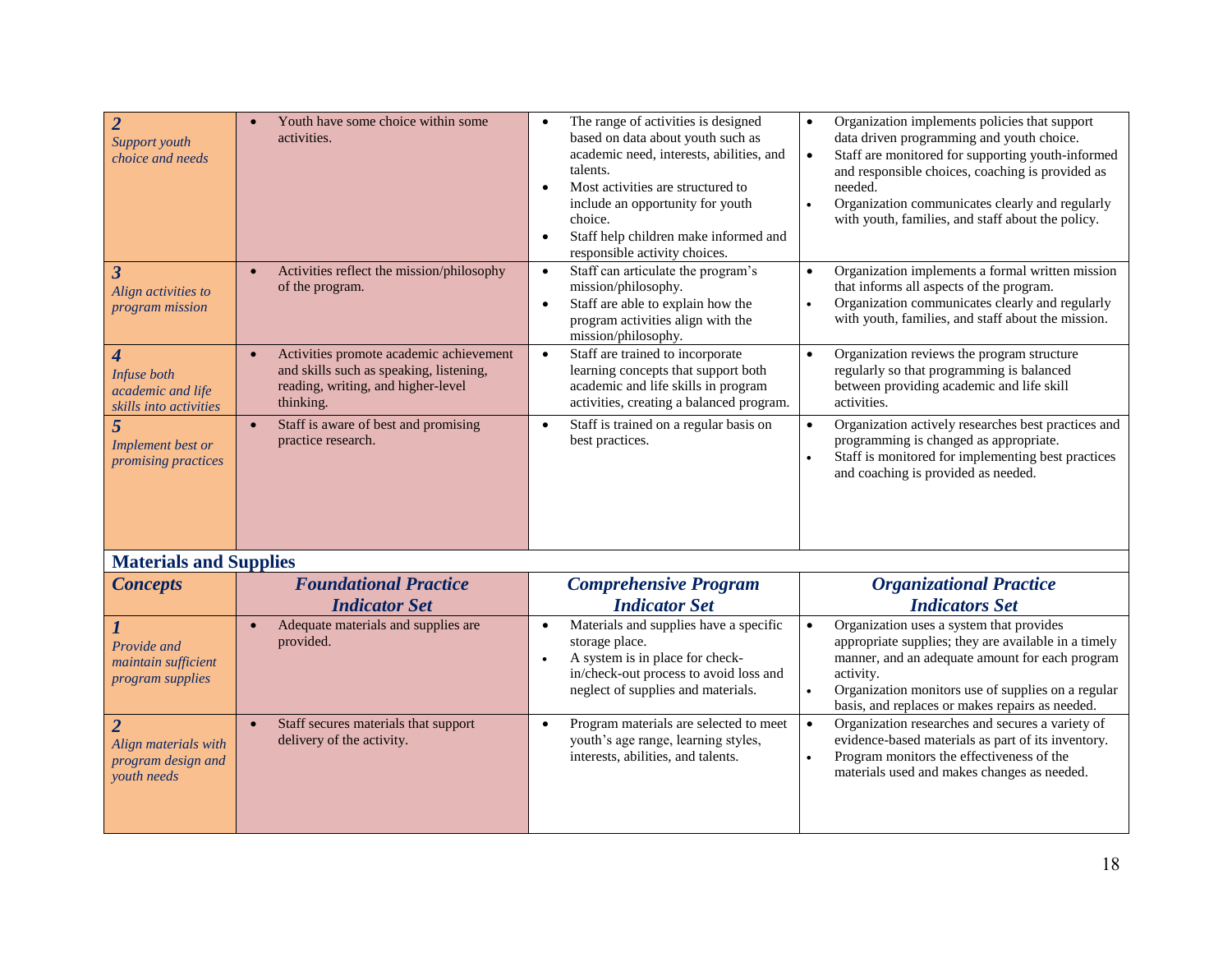| <b>School Day Linkages</b>                                                     |                                                                                                                                                                                                |                                                                                                                                                                                                                                                                      |                                                                                                                                                                                                                                                                                                                                                                                                                                                                           |  |
|--------------------------------------------------------------------------------|------------------------------------------------------------------------------------------------------------------------------------------------------------------------------------------------|----------------------------------------------------------------------------------------------------------------------------------------------------------------------------------------------------------------------------------------------------------------------|---------------------------------------------------------------------------------------------------------------------------------------------------------------------------------------------------------------------------------------------------------------------------------------------------------------------------------------------------------------------------------------------------------------------------------------------------------------------------|--|
| <b>Concepts</b>                                                                | <b>Foundational Practice</b>                                                                                                                                                                   | <b>Comprehensive Program</b>                                                                                                                                                                                                                                         | <b>Organizational Practice</b>                                                                                                                                                                                                                                                                                                                                                                                                                                            |  |
|                                                                                | <b>Indicator Set</b>                                                                                                                                                                           | <b>Indicator Set</b>                                                                                                                                                                                                                                                 | <b>Indicators Set</b>                                                                                                                                                                                                                                                                                                                                                                                                                                                     |  |
| Link afterschool<br><i>activities to the</i><br>school day<br>curriculum       | Activities are different from school-day<br>$\bullet$<br>activities, but complement school day<br>learning.<br>Activities challenge children intellectually,<br>creatively, and/or physically. | Program monitors the school day<br>$\bullet$<br>curricula to identify and increase links<br>with program activities.<br>School achievement data is shared<br>$\bullet$<br>with program to inform activity<br>design.                                                 | Organization forms a partnership with schools to<br>$\bullet$<br>facilitate regular conversations that support linking<br>school day and afterschool learning practices and<br>outcomes.<br>Afterschool program staff is included in school<br>$\bullet$<br>meetings and discussions that monitor student<br>academic progress and behavior.                                                                                                                              |  |
| $\overline{2}$<br>Engage school day<br>teachers and<br>principal support       | Program that provide school day personnel<br>are aware of the activities of the<br>afterschool program.<br>Program encourages input from school<br>$\bullet$<br>day personnel.                 | Program administers surveys to gather<br>$\bullet$<br>school day personnel input.<br>School day teachers are in regular<br>$\bullet$<br>communication with afterschool staff.                                                                                        | School leaders play an active advisory role in<br>$\bullet$<br>organization governance.<br>Organization arranges for shared professional<br>$\bullet$<br>development opportunities that link school day<br>and afterschool learning practices.                                                                                                                                                                                                                            |  |
| <b>Culturally Sensitive</b>                                                    |                                                                                                                                                                                                |                                                                                                                                                                                                                                                                      |                                                                                                                                                                                                                                                                                                                                                                                                                                                                           |  |
| <b>Concepts</b>                                                                | <b>Foundational Practice</b>                                                                                                                                                                   | <b>Comprehensive Program</b>                                                                                                                                                                                                                                         | <b>Organizational Practice</b>                                                                                                                                                                                                                                                                                                                                                                                                                                            |  |
|                                                                                | <b>Indicator Set</b>                                                                                                                                                                           | <b>Indicator Set</b>                                                                                                                                                                                                                                                 | <b>Indicators Set</b>                                                                                                                                                                                                                                                                                                                                                                                                                                                     |  |
| Apply culturally<br>responsive practices                                       | Activities do not show disrespect for the<br>$\bullet$<br>identified cultural backgrounds,<br>languages, and cultural practices of each<br>youth.                                              | The identified cultures and primary<br>$\bullet$<br>languages of youth served are integral<br>components of the daily program.<br>Program provides cultural competency<br>$\bullet$<br>training for all staff.                                                       | Staff are monitored for providing culturally-<br>responsive practices; coaching is provided as<br>needed.                                                                                                                                                                                                                                                                                                                                                                 |  |
| $\overline{2}$<br>Acknowledge youth<br>backgrounds,<br>language, and<br>values | Activities reflect the backgrounds of each<br>$\bullet$<br>youth.<br>Signs and resources are provided in the<br>$\bullet$<br>youths' home language.                                            | Program provides activities that<br>$\bullet$<br>encourage youth to affirm their<br>identified cultural backgrounds and<br>language.<br>Program provides activities that<br>$\bullet$<br>encourage youth to recognize and<br>honor the identified culture of others. | Organization implements policy that encourages<br>$\bullet$<br>hiring staff that share the languages and identified<br>cultures of the families they serve and the<br>communities they live in.<br>Organization implements policy that requires<br>$\bullet$<br>activities honoring diversity will be included in<br>programming and special events.<br>Organization communicates clearly and regularly<br>$\bullet$<br>with youth, families, and staff about the policy. |  |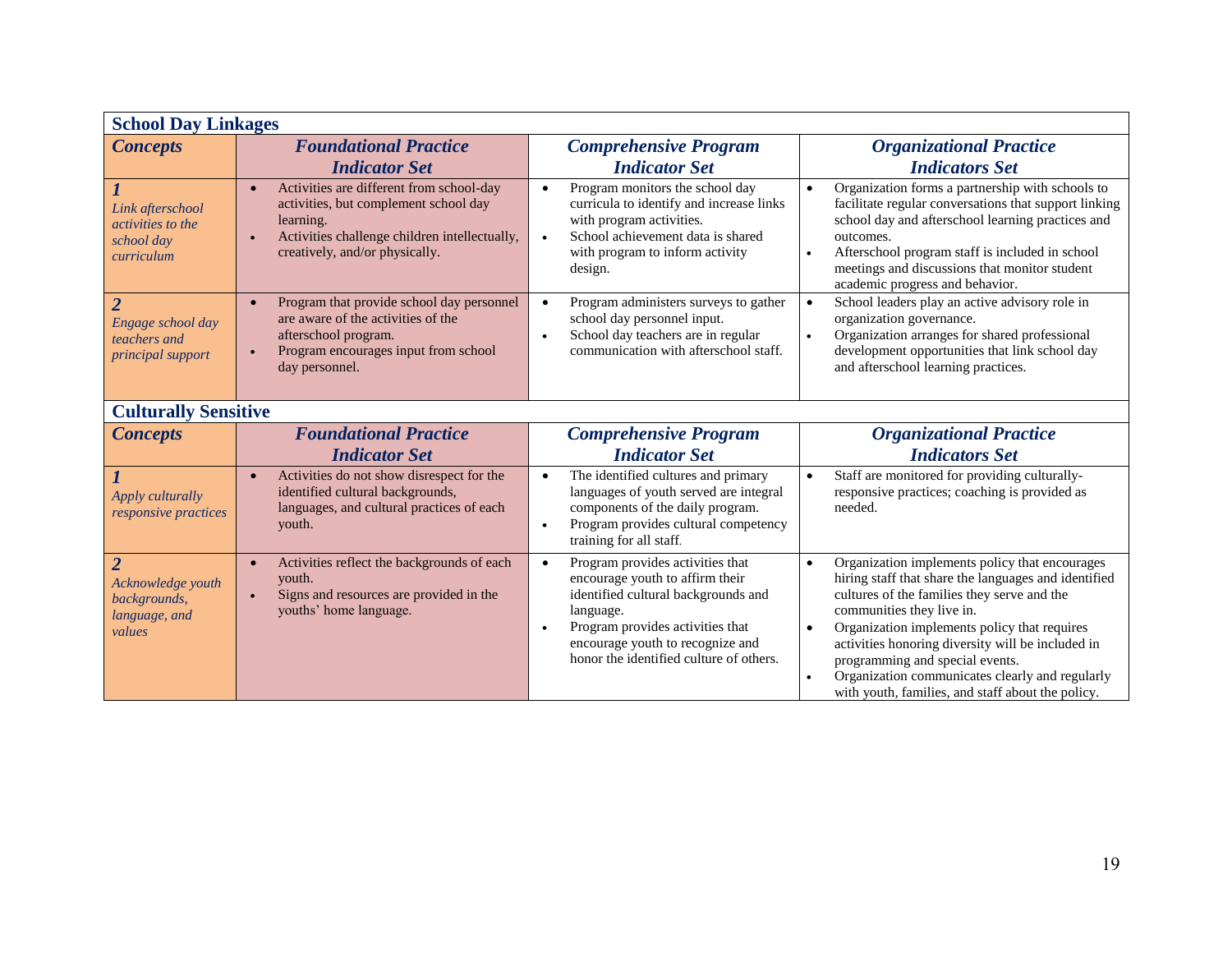## **STANDARD 6: Administration and Organizational Development**

A quality afterschool program has effective administrative practices, detailed organizational processes, sound financial management, mission marketing, resource development, policy development, and strategic planning. The program encourages its administrators to monitor for effectiveness and efficiency throughout its organizational structure, while also building the capacity of the organization to support collaboration and advocacy among stakeholders. The program provides outreach to community and school partners and consistently informs its stakeholders of its operations, policies, and funding priorities.

|                                                         | <b>Operations and Management</b>                                                                            |                                                                                                                                                                                                                                                                 |                                                                                                                                                                                                                           |  |
|---------------------------------------------------------|-------------------------------------------------------------------------------------------------------------|-----------------------------------------------------------------------------------------------------------------------------------------------------------------------------------------------------------------------------------------------------------------|---------------------------------------------------------------------------------------------------------------------------------------------------------------------------------------------------------------------------|--|
| <b>Concepts</b>                                         | <b>Foundational Practice</b><br><b>Indicator Set</b>                                                        | <b>Comprehensive Program</b><br><b>Indicator Set</b>                                                                                                                                                                                                            | <b>Organizational Practice</b><br><b>Indicators Set</b>                                                                                                                                                                   |  |
| Provide program<br>management and<br>oversight          | Program manager is identified and an<br>oversight process is in place.                                      | Program managers are trained to<br>$\bullet$<br>follow protocols, align program<br>vision/mission to program delivery,<br>and work toward achieving program<br>outcomes.<br>Management oversees the recruitment<br>$\bullet$<br>and retention of program staff. | Organization adheres to state laws and regulations<br>$\bullet$<br>for program delivery.<br>Organization implements continuous quality<br>improvement processes, aiming for improvement<br>in all areas of the program.   |  |
| $\overline{2}$<br>Develop a<br>recordkeeping<br>system  | Basic recordkeeping is utilized by staff.                                                                   | Records are kept in accordance with<br>$\bullet$<br>program requirements, following<br>program and confidentiality protocols.                                                                                                                                   | Organization recordkeeping system is aligned to<br>partner agency recordkeeping systems for data<br>sharing.                                                                                                              |  |
| $\overline{3}$<br>Share established<br>program policies | Program policy handbooks guide program<br>operations and management.                                        | Program policies are reviewed and<br>$\bullet$<br>refined on a consistent basis by<br>management and staff.                                                                                                                                                     | Organization provides communication that<br>$\bullet$<br>supports youth, families, and staff knowing and<br>understanding the policies.<br>Program policies are made available to community<br>$\bullet$<br>stakeholders. |  |
|                                                         | <b>Sustainability and Resource Development</b>                                                              |                                                                                                                                                                                                                                                                 |                                                                                                                                                                                                                           |  |
| <b>Concepts</b>                                         | <b>Foundational Practice</b><br><b>Indicator Set</b>                                                        | <b>Comprehensive Program</b><br><b>Indicator Set</b>                                                                                                                                                                                                            | <b>Organizational Practice</b><br><b>Indicators Set</b>                                                                                                                                                                   |  |
| Develop community<br>partnerships                       | A plan is in place to target and build<br>$\bullet$<br>partnerships that will support the program<br>goals. | Community partnerships exist to<br>$\bullet$<br>support enhanced or continued<br>services.                                                                                                                                                                      | Organization establishes a broad array of partners<br>$\bullet$<br>who support long-term sustainability.<br>Organization partners meet regularly and share<br>$\bullet$<br>decision-making power.                         |  |
| $\overline{2}$<br>Develop school-<br>linked resources   | Staff communicates with school<br>$\bullet$<br>administration on resource needs.                            | School administration helps secure or<br>$\bullet$<br>identify resources that secure<br>continued school-linked afterschool<br>activities.                                                                                                                      | Organization implements agreements that identify<br>$\bullet$<br>roles and responsibilities of a collaborative<br>school/afterschool partnership.                                                                         |  |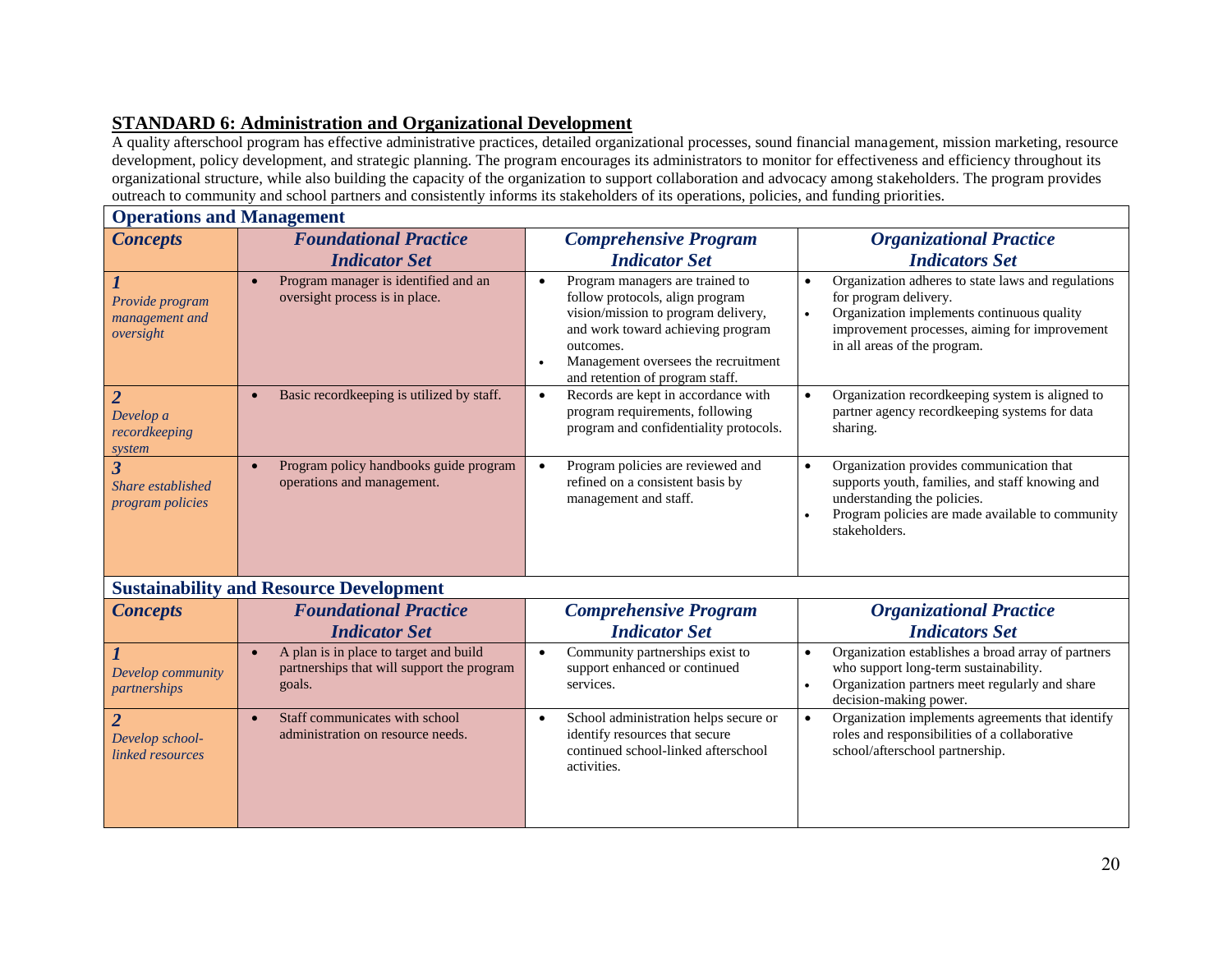| <b>Communication and Marketing</b> |                                                                                                                                     |                                                                                                                                                                  |                                                                                                                                                                                    |
|------------------------------------|-------------------------------------------------------------------------------------------------------------------------------------|------------------------------------------------------------------------------------------------------------------------------------------------------------------|------------------------------------------------------------------------------------------------------------------------------------------------------------------------------------|
| <b>Concepts</b>                    | <b>Foundational Practice</b>                                                                                                        | <b>Comprehensive Program</b>                                                                                                                                     | <b>Organizational Practice</b>                                                                                                                                                     |
|                                    | <b>Indicator Set</b>                                                                                                                | <b>Indicator Set</b>                                                                                                                                             | <b>Indicators Set</b>                                                                                                                                                              |
| Market the program                 | An informational flyer or brochure exists<br>that includes a description of the program,<br>key personnel, and contact information. | Staff and management seek<br>opportunities to convey basic program<br>information, including the schedule,<br>location, scope of activities,<br>philosophy, etc. | Organization provides resources for the<br>development of a website, use of social media, and<br>marketing materials.                                                              |
| <b>Financial Management</b>        |                                                                                                                                     |                                                                                                                                                                  |                                                                                                                                                                                    |
| <i>Concepts</i>                    | <b>Foundational Practice</b>                                                                                                        | <b>Comprehensive Program</b>                                                                                                                                     | <b>Organizational Practice</b>                                                                                                                                                     |
|                                    | <b>Indicator Set</b>                                                                                                                | <b>Indicator Set</b>                                                                                                                                             | <b>Indicators Set</b>                                                                                                                                                              |
| $Be$ fiscally<br>responsible       | A basic fiscal management system tracks<br>income and expenses.                                                                     | Management follows identified best<br>practice fiscal processes and<br>procedures.                                                                               | Organization conducts regular budget reviews.<br>The bookkeeping system used supplies a systems-<br>generated accounting report capable of meeting the<br>requirements of funders. |

## **STANDARD 7: Staffing and Professional Development**

A quality afterschool program attracts and employs staff equipped with knowledge of positive youth development strategies, academic enrichment, classroom management, and community engagement. Quality programs reach beyond mandatory training requirements to provide staff with additional tools, professional practice, coaching, and an environment of cooperation and learning. In a quality afterschool program afterschool, staff is expected to demonstrate commitment to contributing to a professional working environment through a high level of ethical conduct and positive interaction.

| <b>Staff Qualifications</b>                                           |                                                                                                                                                                                                   |                                                                                                            |                                                                                                                                                                                                                                                                                       |
|-----------------------------------------------------------------------|---------------------------------------------------------------------------------------------------------------------------------------------------------------------------------------------------|------------------------------------------------------------------------------------------------------------|---------------------------------------------------------------------------------------------------------------------------------------------------------------------------------------------------------------------------------------------------------------------------------------|
| <b>Concepts</b>                                                       | <b>Foundational Practice</b>                                                                                                                                                                      | <b>Comprehensive Program</b>                                                                               | <b>Organizational Practice</b>                                                                                                                                                                                                                                                        |
|                                                                       | <b>Indicator Set</b>                                                                                                                                                                              | <b>Indicator Set</b>                                                                                       | <b>Indicators Set</b>                                                                                                                                                                                                                                                                 |
| Secure staff that<br>possess knowledge<br>of working with<br>youth    | Staff has education and experience in<br>working with youth, ideally in an<br>afterschool program environment.                                                                                    | Staff are trained in research and best<br>٠<br>practice related to working with youth.                     | Organization offers staff opportunities to keep up<br>with the professional standards and innovations in<br>working with youth.<br>Supervisors monitor staff compliance with the<br>professional standards required to work with<br>youth, and provide additional coaching as needed. |
| Obtain staff that<br>possess knowledge<br>of the afterschool<br>field | Staff is educated and experienced in<br>working in in an afterschool program<br>environment.<br>Staff is provided with materials and<br>information on best practice in the<br>afterschool field. | Staff are trained in research and best<br>$\bullet$<br>practice related to the afterschool field.          | Organization offers staff opportunities to transfer<br>and share the most current knowledge of the<br>afterschool field.                                                                                                                                                              |
| $\mathbf{3}$<br>Provide background<br>checks                          | Staff and volunteers are fingerprinted and<br>receive a background check clearance<br>prior to working with youth.                                                                                | Documentation is maintained of<br>$\bullet$<br>background check clearance for all<br>staff and volunteers. | Organization implements policy that requires<br>$\bullet$<br>background checks for all staff.<br>Organization provides communication that<br>supports youth, families, and staff knowing and                                                                                          |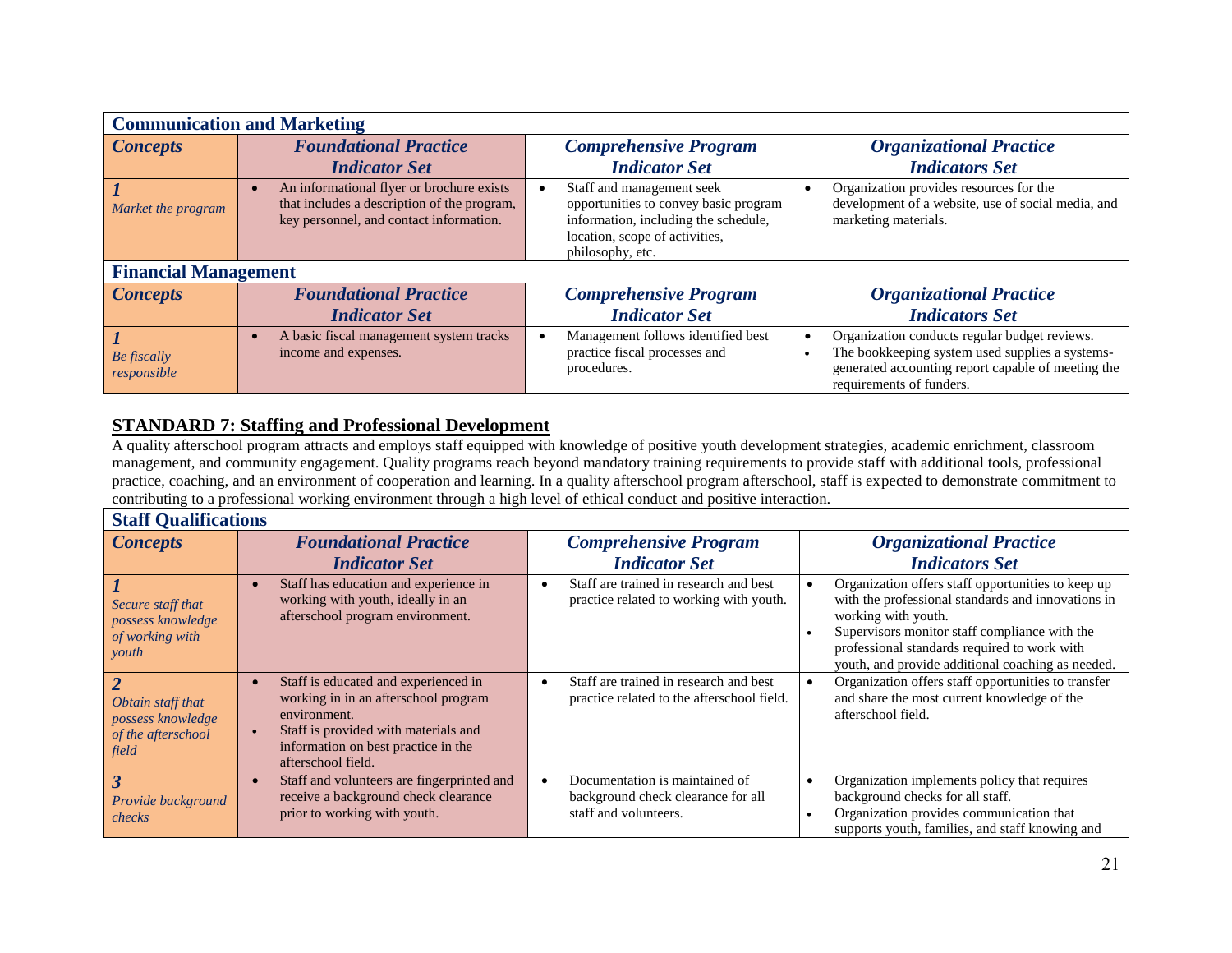|                                                                                          |                                                                                                                                                                                                                                              |                                                                                                                                                                                                                                                                                                                                       | understanding the policy.                                                                                                                                                                                                                                                                                                                                                       |
|------------------------------------------------------------------------------------------|----------------------------------------------------------------------------------------------------------------------------------------------------------------------------------------------------------------------------------------------|---------------------------------------------------------------------------------------------------------------------------------------------------------------------------------------------------------------------------------------------------------------------------------------------------------------------------------------|---------------------------------------------------------------------------------------------------------------------------------------------------------------------------------------------------------------------------------------------------------------------------------------------------------------------------------------------------------------------------------|
| <b>Orientation</b>                                                                       |                                                                                                                                                                                                                                              |                                                                                                                                                                                                                                                                                                                                       |                                                                                                                                                                                                                                                                                                                                                                                 |
| <b>Concepts</b>                                                                          | <b>Foundational Practice</b>                                                                                                                                                                                                                 | <b>Comprehensive Program</b>                                                                                                                                                                                                                                                                                                          | <b>Organizational Practice</b>                                                                                                                                                                                                                                                                                                                                                  |
|                                                                                          | <b>Indicator Set</b>                                                                                                                                                                                                                         | <b>Indicator Set</b>                                                                                                                                                                                                                                                                                                                  | <b>Indicators Set</b>                                                                                                                                                                                                                                                                                                                                                           |
| Orient staff to<br>essential program<br>elements                                         | Program staff and substitutes are provided<br>$\bullet$<br>with a basic orientation to the program.<br>Staff handbook is distributed to all staff.<br>Documentation exists that staff have<br>reviewed and agree to comply with<br>handbook. | Staff and substitutes are scheduled for<br>$\bullet$<br>an in-depth orientation training.<br>Program maintains a written staff<br>$\bullet$<br>handbook that is reviewed and updated<br>annually, using staff input.<br>Documentation is kept confirming staff<br>$\bullet$<br>training and agreement to comply with<br>the handbook. | Organization implements a policy that requires all<br>$\bullet$<br>new staff receive an in-depth orientation, with an<br>annual reviews of essential policies.<br>Organization annually maintains a staff handbook<br>$\bullet$<br>with input from staff and families.<br>Organization annually reviews the staff handbook<br>$\bullet$<br>for legal compliance with state law. |
| $\overline{2}$<br>Support staff in<br>understanding its<br>roles and<br>responsibilities | Each staff member understands his or her<br>$\bullet$<br>scope of work including responsibilities to<br>the program, its youth, and family<br>members.                                                                                       | Formal written job descriptions are<br>$\bullet$<br>developed and provided for each<br>program position.                                                                                                                                                                                                                              | Organization supports all staff members in<br>$\bullet$<br>understanding their roles and how they interrelate<br>with other program roles and responsibilities.                                                                                                                                                                                                                 |
| 3<br>Support staff in<br>understanding<br><i>program policies</i><br>and procedures      | Procedures and expectations are clearly<br>and consistently communicated to staff,<br>substitutes, and volunteers.                                                                                                                           | Staff annually confirms its review and<br>$\bullet$<br>knowledge of program policies,<br>procedures, and expectations.                                                                                                                                                                                                                | Organization provides staff opportunities to make<br>recommendations to the program policies,<br>procedures, and expectations based on field<br>experience.                                                                                                                                                                                                                     |
| <b>Professional Development</b>                                                          |                                                                                                                                                                                                                                              |                                                                                                                                                                                                                                                                                                                                       |                                                                                                                                                                                                                                                                                                                                                                                 |
| <b>Concepts</b>                                                                          | <b>Foundational Practice</b><br><b>Indicator Set</b>                                                                                                                                                                                         | <b>Comprehensive Program</b><br><b>Indicator Set</b>                                                                                                                                                                                                                                                                                  | <b>Organizational Practice</b><br><b>Indicators Set</b>                                                                                                                                                                                                                                                                                                                         |
| Support staff in<br>understanding and<br>demonstrating core<br>competencies              | Staff is aware of the National Afterschool<br>Alliance Core Competencies.                                                                                                                                                                    | Staff is trained in the National<br>$\bullet$<br>Afterschool Alliance Core<br>Competencies.<br>There is a written plan for on-going<br>$\bullet$<br>professional development for each staff<br>member, including the director.                                                                                                        | Organization dedicates resources to build and<br>$\bullet$<br>align core competencies consistent with broader<br>program goals.                                                                                                                                                                                                                                                 |
| $\overline{2}$<br>Support staff in<br>understanding<br>quality program<br>aspects        | Staff receives a handbook that outlines the<br>$\bullet$<br>multiple aspects of program quality.                                                                                                                                             | Staff are trained to increase their<br>$\bullet$<br>competency in critical aspects of<br>quality programming.<br>Program leaders receive training in<br>$\bullet$<br>program management and staff<br>supervision.                                                                                                                     | Organization implements policies that support<br>$\bullet$<br>staff understanding of multiple aspects of program<br>quality.<br>Staff are monitored for understanding quality<br>$\bullet$<br>program aspects and coaching is provided as<br>needed.<br>Organization communicates clearly and regularly<br>$\bullet$<br>with youth, families, and staff about the policy.       |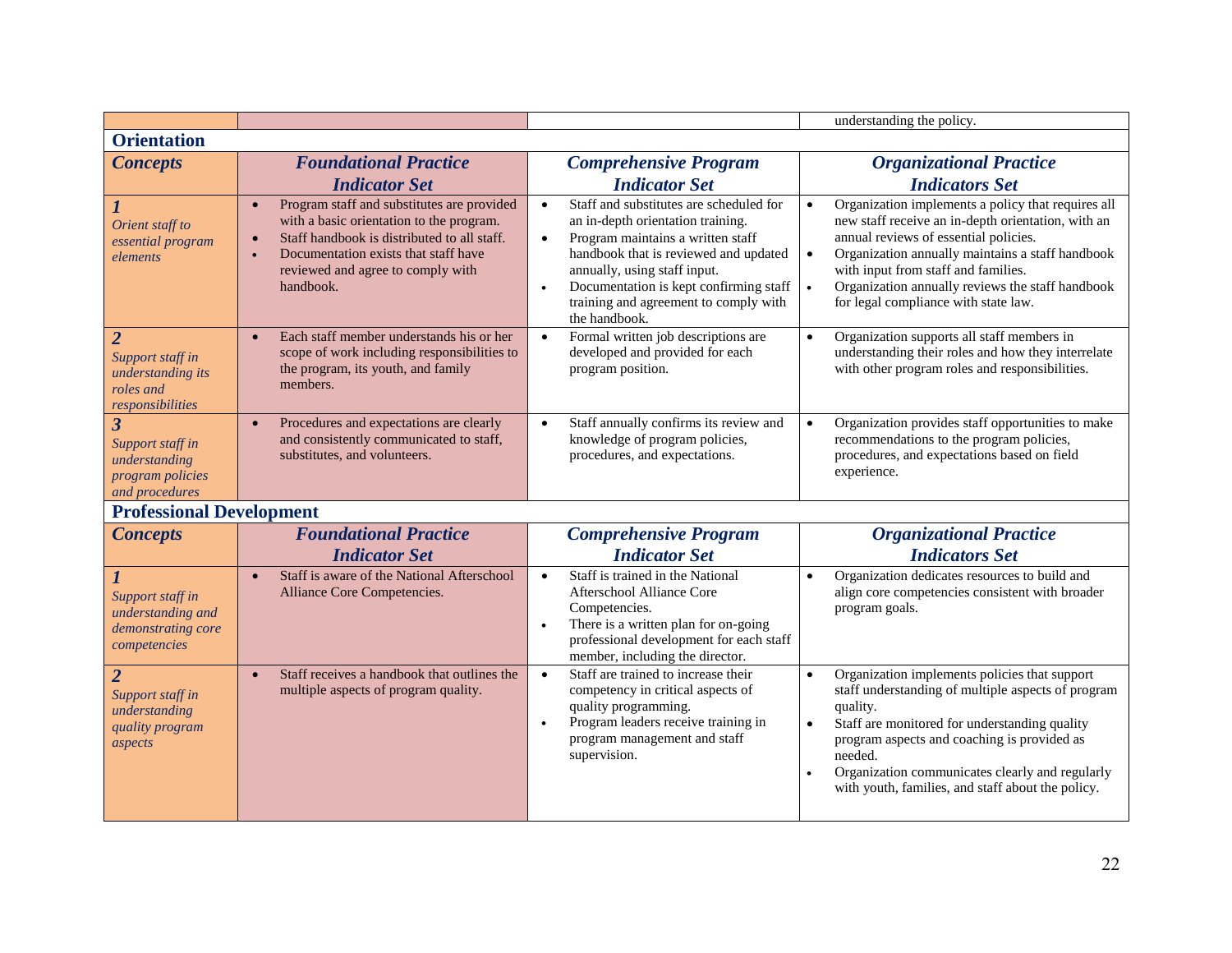| <b>Intra-Staff Relationships</b>                                                             |                                                                                                                                                                                                                                             |                                                                                                                                                                                                                                                                                                          |                                                                                                                                                                                                                                                                                                                                                                                                                                                                                                                |  |  |
|----------------------------------------------------------------------------------------------|---------------------------------------------------------------------------------------------------------------------------------------------------------------------------------------------------------------------------------------------|----------------------------------------------------------------------------------------------------------------------------------------------------------------------------------------------------------------------------------------------------------------------------------------------------------|----------------------------------------------------------------------------------------------------------------------------------------------------------------------------------------------------------------------------------------------------------------------------------------------------------------------------------------------------------------------------------------------------------------------------------------------------------------------------------------------------------------|--|--|
| <b>Concepts</b>                                                                              | <b>Foundational Practice</b><br><b>Indicator Set</b>                                                                                                                                                                                        | <b>Comprehensive Program</b><br><b>Indicator Set</b>                                                                                                                                                                                                                                                     | <b>Organizational Practice</b><br><b>Indicators Set</b>                                                                                                                                                                                                                                                                                                                                                                                                                                                        |  |  |
| $\boldsymbol{I}$<br>Build a cohesive<br>team                                                 | Staff works as a team, building on<br>$\bullet$<br>individual strengths and demonstrating<br>cooperation.                                                                                                                                   | Staff is trained in team building and<br>$\bullet$<br>encouraged to demonstrate positive<br>team interaction.                                                                                                                                                                                            | Organization conducts regular staff retreats to<br>$\bullet$<br>deepen cooperation and respect.                                                                                                                                                                                                                                                                                                                                                                                                                |  |  |
| $\overline{2}$<br>Encourage positive<br>communication                                        | Staff maintains open, positive, and<br>$\bullet$<br>respectful lines of communication.<br>Staff-to-staff relationships are<br>professional and do not interfere with<br>their responsibilities in caring for and<br>interacting with youth. | Program incorporates structured<br>$\bullet$<br>opportunities for staff to reflect on and<br>plan effective communication<br>practices.                                                                                                                                                                  | Supervisors monitor staff compliance with<br>$\bullet$<br>positive inter-staff relationships and provide<br>additional coaching as needed.                                                                                                                                                                                                                                                                                                                                                                     |  |  |
| <b>Retention Indicators</b>                                                                  |                                                                                                                                                                                                                                             |                                                                                                                                                                                                                                                                                                          |                                                                                                                                                                                                                                                                                                                                                                                                                                                                                                                |  |  |
| <b>Concepts</b>                                                                              | <b>Foundational Practice</b><br><b>Indicator Set</b>                                                                                                                                                                                        | <b>Comprehensive Program</b><br><b>Indicator Set</b>                                                                                                                                                                                                                                                     | <b>Organizational Practice</b><br><b>Indicators Set</b>                                                                                                                                                                                                                                                                                                                                                                                                                                                        |  |  |
| Provide equitable<br>compensation                                                            | Staff is offered the best possible wages<br>$\bullet$<br>and working conditions in an effort to<br>reduce staff turnover.                                                                                                                   | If staff is paid, program pays for<br>$\bullet$<br>planning or prep time.                                                                                                                                                                                                                                | If program has paid staff, full-time staff receive<br>$\bullet$<br>equitable wages, benefits and health insurance.                                                                                                                                                                                                                                                                                                                                                                                             |  |  |
| $\overline{2}$<br>Establish a positive,<br>rewarding work<br>environment                     | Staff experiences a safe, respectful, and<br>$\bullet$<br>rewarding work environment.                                                                                                                                                       | Staff receives consistent, public<br>$\bullet$<br>recognition for its contribution to the<br>program.                                                                                                                                                                                                    | Organization provides a structure and a process<br>$\bullet$<br>for staff to express concerns and make<br>recommendations.<br>Management is responsive to staff concerns and<br>recommendations.                                                                                                                                                                                                                                                                                                               |  |  |
| $\overline{\mathbf{3}}$<br>Supervise staff<br>through effective<br>and positive<br>practices | Staff receives on-going supervision and<br>feedback throughout the program year.                                                                                                                                                            | Staff participates in an annual self-<br>$\bullet$<br>evaluation process based on an<br>objective observation tool, which<br>includes discussion with supervisor on<br>performance goals and the<br>development of an improvement plan.<br>Supervisors are trained in staff<br>$\bullet$<br>supervision. | Organization implements an annual needs<br>$\bullet$<br>assessment with all staff to identify professional<br>development needs; organization provides<br>resources to the meet the needs.<br>Organization implements a policy for regular staff<br>$\bullet$<br>reviews that assess knowledge of supervisory role<br>(if appropriate) and quality of team contribution.<br>Exit interviews with all staff members who<br>$\bullet$<br>terminate are conducted and the feedback is<br>addressed by management. |  |  |

## **STANDARD 8: Evaluation for Continuous Quality Improvement**

A quality afterschool program has a clearly defined mission with aligned goals and specific outcomes. Programs align their mission and goals with those of the school and community that they serve. The program establishes a continuous, internal evaluation process to assess the efficacy of their progress towards program goals. Through various methods and measures such as focus groups, surveys, observation, self-monitoring, student and program assessments, etc, programs gather information from youth, families, teachers, school administrators, staff, volunteers, and community stakeholders to make improvements.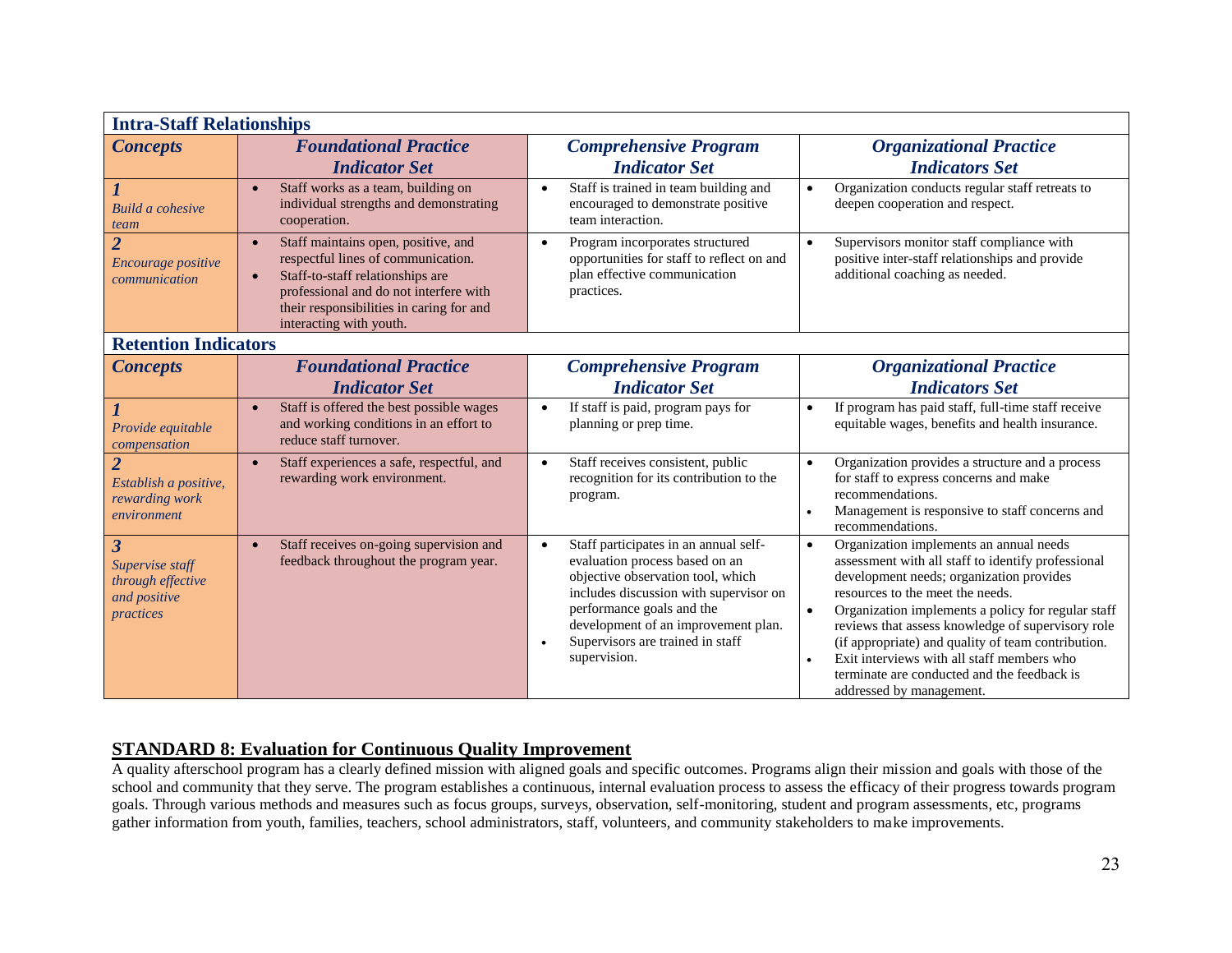| <b>Continuous Quality Improvement Indicators</b>                                |                                                                                                                                                                                     |                                                                                                                                                                                                                                                                                                                                                                                                                                 |                                                                                                                                                                                                                                                                                                                                                                                                                               |  |  |  |
|---------------------------------------------------------------------------------|-------------------------------------------------------------------------------------------------------------------------------------------------------------------------------------|---------------------------------------------------------------------------------------------------------------------------------------------------------------------------------------------------------------------------------------------------------------------------------------------------------------------------------------------------------------------------------------------------------------------------------|-------------------------------------------------------------------------------------------------------------------------------------------------------------------------------------------------------------------------------------------------------------------------------------------------------------------------------------------------------------------------------------------------------------------------------|--|--|--|
| <b>Concepts</b>                                                                 | <b>Foundational Practice</b><br><b>Indicator Set</b>                                                                                                                                | <b>Comprehensive Program</b><br><b>Indicator Set</b>                                                                                                                                                                                                                                                                                                                                                                            | <b>Organizational Practice</b><br><b>Indicators Set</b>                                                                                                                                                                                                                                                                                                                                                                       |  |  |  |
| Establish program<br>mission, goals and<br>objectives                           | Program mission is defined and is<br>$\bullet$<br>supported by current, measurable program<br>goals and objectives.                                                                 | Program mission, goals, and objectives<br>$\bullet$<br>align with the identified needs of<br>participants.<br>Participant needs are identified through<br>$\bullet$<br>existing data, document review, key<br>informant interviews, surveys, most<br>significant change stories, concept<br>mapping, or other means.<br>Program leadership develops and reviews<br>$\bullet$<br>evaluation questions at least once per<br>year. | Organization collaborates with school and<br>$\bullet$<br>community members to derive program<br>mission, goals, and objectives that are aligned<br>with school and community goals as well as the<br>identified needs of participants.<br>Organization collaborates with staff, school<br>$\bullet$<br>personnel, community stakeholders, and/or<br>family members to derive evaluation questions<br>at least once per year. |  |  |  |
| $\overline{2}$<br>Collect data for<br>continuous<br>improvement                 | A record is kept of youth participation<br>$\bullet$<br>and retention levels. (Registration,<br>attendance, etc.)                                                                   | Program identifies and sustains data<br>$\bullet$<br>collection processes from various<br>stakeholders that inform continuous<br>program improvement<br>Program regularly collects measures of<br>$\bullet$<br>program goals and objectives.                                                                                                                                                                                    | Organization regularly collects multiple<br>$\bullet$<br>measures of program goals and objectives from<br>a variety of different stakeholder groups and<br>uses the data to build the case for investment in<br>the program<br>Data are shared with stakeholders.<br>$\bullet$                                                                                                                                                |  |  |  |
| $\boldsymbol{\beta}$<br>Collect stories that<br>exemplify quality<br>practice   | Staff shares success stories on a regular<br>basis amongst themselves and with<br>families they serve.                                                                              | Program has a process in place to collect<br>$\bullet$<br>and archive success stories.                                                                                                                                                                                                                                                                                                                                          | Stories connected to data snapshots are posted/<br>$\bullet$<br>distributed to showcase program and youth<br>accomplishments on a regular basis.<br>Organization uses success stories to promote<br>$\bullet$<br>the program with stakeholders, policymakers,<br>funders, and the greater community.                                                                                                                          |  |  |  |
| 4<br><b>Enlist family input</b><br>on the value of the<br>program               | Staff discusses the value of the program<br>$\bullet$<br>with families on a regular basis.                                                                                          | Program conducts family surveys.                                                                                                                                                                                                                                                                                                                                                                                                | Organization solicits input from families and<br>$\bullet$<br>includes them in the program planning process.                                                                                                                                                                                                                                                                                                                  |  |  |  |
| $\overline{5}$<br>Use of self-<br>assessment data for<br>program<br>improvement | Staff participates in a self-assessment of<br>$\bullet$<br>the program.<br>Staff understands how program<br>assessment correlates with personnel core<br>competencies.              | Program utilizes staff input to adopt a<br>$\bullet$<br>standard self-assessment instrument that<br>is used to assess overall program<br>effectiveness.<br>Program utilizes self-assessment to<br>$\bullet$<br>develop and implement a continuous<br>quality improvement action plan.                                                                                                                                           | Organization implements a policy for regular<br>$\bullet$<br>assessment through a written Continuous<br>Quality Improvement Plan.<br>Organization invests fiscal and staff resources<br>$\bullet$<br>for an assessment and continuous quality<br>improvement process.                                                                                                                                                         |  |  |  |
| 6<br>Use of program<br>data for quality<br>improvement                          | Staff reviews program participation and<br>$\bullet$<br>retention data at least once per year and<br>identifies best-practices for improvement.<br>Staff is aware that some program | Program utilizes participation and<br>$\bullet$<br>retention data, as well as measures of<br>program goals and objectives to inform<br>continuous program improvement                                                                                                                                                                                                                                                           | Organization develops an annual summary of<br>$\bullet$<br>data and continuous quality improvement<br>activities.<br>Organization collaborates with staff, school<br>$\bullet$                                                                                                                                                                                                                                                |  |  |  |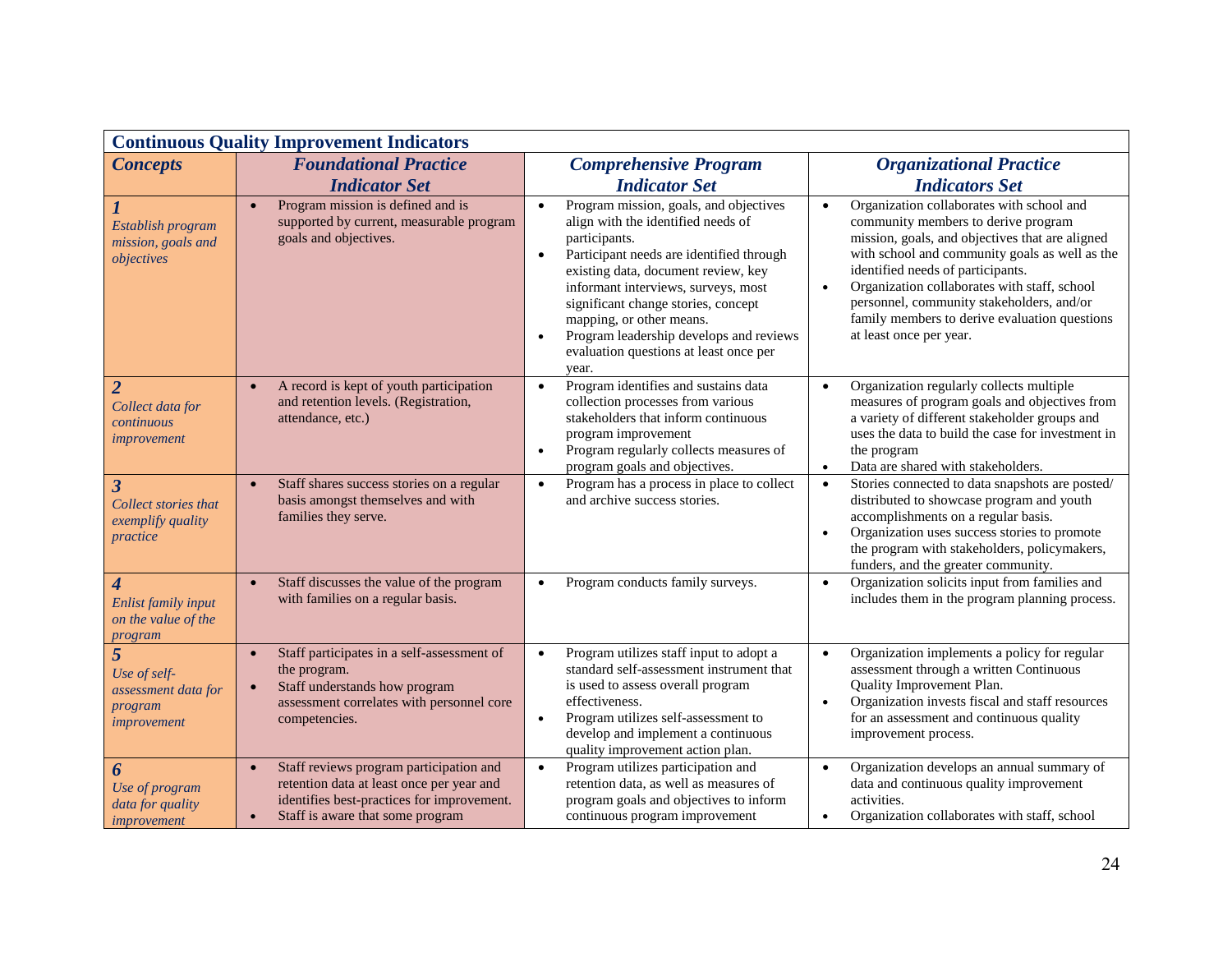|                                                    | measures of effectiveness have been<br>defined and data are being tracked                                                                                                                                                                                                | planning.                                                                                                                           | personnel, family members and community<br>stakeholders to review results of and help plan<br>any changes to the Continuous Quality<br>Improvement Plan.                                 |
|----------------------------------------------------|--------------------------------------------------------------------------------------------------------------------------------------------------------------------------------------------------------------------------------------------------------------------------|-------------------------------------------------------------------------------------------------------------------------------------|------------------------------------------------------------------------------------------------------------------------------------------------------------------------------------------|
| Share evidence of<br>best or promising<br>practice | Staff regularly reviews and reflects on<br>progress reports, program data, evaluation<br>findings as well as research / literature<br>reviews and other professional<br>development information to confirm<br>evidence of best or promising practices in<br>the program. | Program documents evidence of best or<br>promising practice in program materials<br>and shares them with staff and<br>stakeholders. | Organization facilitates staff participation in<br>events that allow them to share and learn about<br>best and promising practices with stakeholders<br>and other afterschool providers. |

## **CONCEPTS AND DEFINITIONS**

#### **Afterschool Academic Support**

Afterschool academic support augments and reinforces classroom learning methods, as informed and supported by classroom teachers. Afterschool academic supports include homework help, tutoring, and study skills development to name a few. For some programs afterschool academic supports include preparing for standardized tests and student mastery assessments that are supported by education content specialists. Research has also shown that academic support inclusion builds reading and math competency, study skills, decreases disciplinary action, ensures on-time promotion, improves homework completion, and sustains engagement in learning. Research has also pointed to improved attitudes and beliefs toward school, positive learning behavior, and higher school attendance. Many afterschool practitioners tie classroom learning concepts to the afterschool curriculum through Science Technology Engineering and Math (STEM) activities that can be attached to the arts, cultural programming, civic engagement, and other skill-building activities.

#### **Afterschool Life Skills Support**

Life skill supports in afterschool address young people's social and developmental needs with a focus on improving social skills, self-esteem, initiative, and leadership skills. According to the Harvard Graduate School of Education, research has shown that participation in these programs is associated with decreased behavioral problems, improved social and communication skills, better relationships with peers and teachers, increased self-confidence, self-esteem and selfefficiency, lower levels of depression and anxiety, development of initiative, and improved feelings and attitudes toward self and school. Non-academic learning activities are those that are experiential, fun, informed by youth, and support mastery of skills for school and life. Research-based methods inspire creative expression through the arts, cooking clubs, and gardening projects as examples. They build socio-emotional skills such as problem-solving, anger management, and empathy. They also help young people understand issues faced in the community and the world through service learning opportunities and project learning or "real world" experiential activities.

#### **Assets / Asset Orientation**

Assets are generally defined as the critical factors and benchmarks for young people's growth and development. Developmental assets are grounded in extensive research in youth development, resilience, and prevention. Developmental assets represent the relationships, opportunities, and personal qualities that young people need to avoid risks and to thrive. An asset orientation focuses all activities and ways of thinking on assets instead of the deficits of participants, families, schools and communities.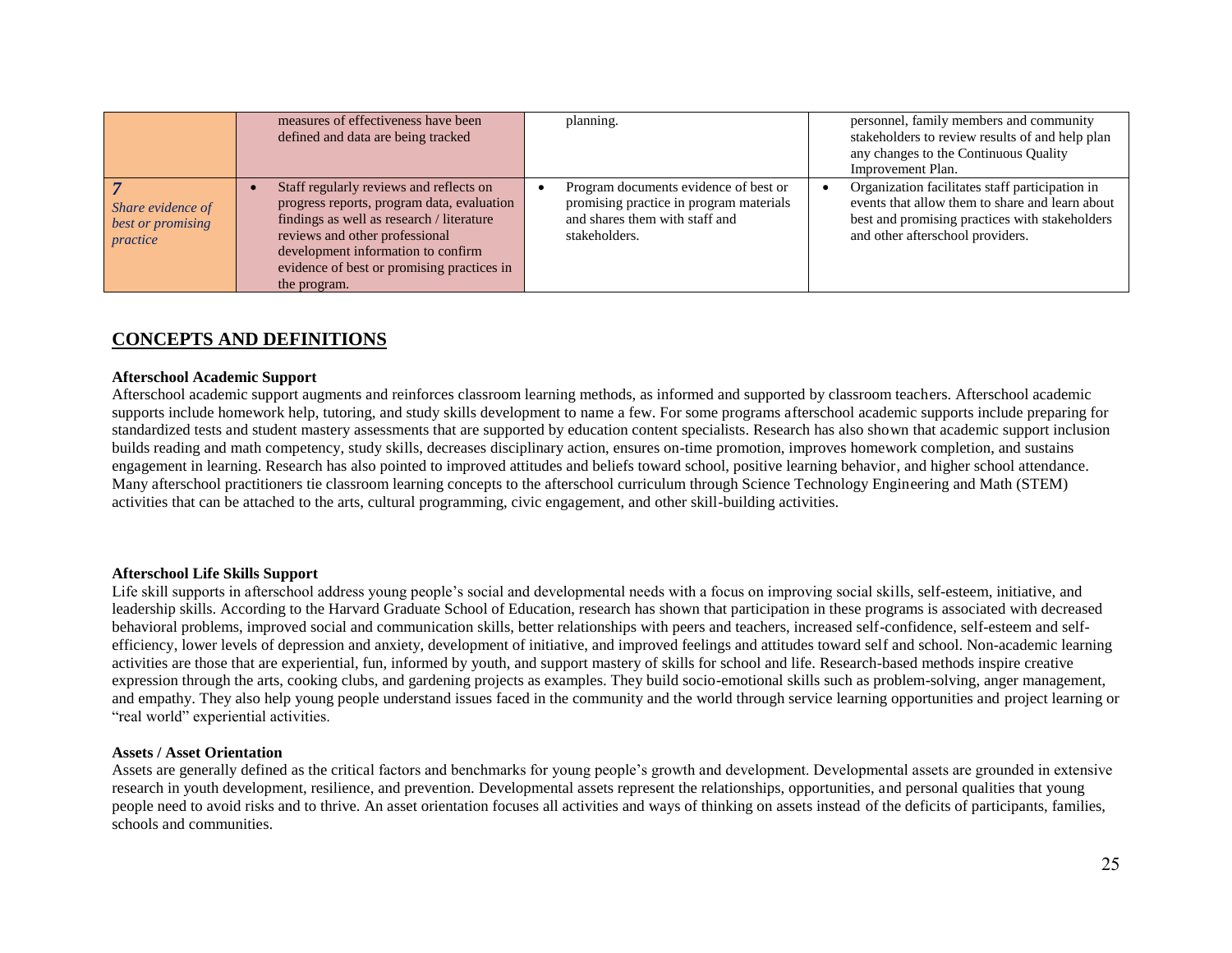#### **Behavior Management**

Established rules and behavioral expectations are clearly communicated to all youth. Natural and logical consequences, positive reinforcements, praise, time out, earned privileges, and other behavior management techniques help maintain a safe, predictable and orderly program.

#### **Best and Promising Practice**

Best and promising practices are a continuum of practices and programs that are based on guidelines, standards and research that have been proven to lead to effective outcomes for youth and programs. Promising practices have qualitative data that supports implementation, but no extensive quantitative data to support it. Best practices have been reviewed and substantiated through research.

#### **Capacity**

A conceptual approach to program and/or organizational development that focuses on understanding the resources, priorities and obstacles that support or inhibit the realization of their developmental goals, results or outcomes.

#### **Capacity Building**

A process of identifying the needs and priorities of the program and/or organization that drives a planning process to strengthen procedures, programming, skills and competencies. This increases the ability of the organization and/or to meet goals and outcomes.

#### **Caring Adult**

Caring adults model and foster interpersonal skills that contribute to child-centered practice such as active listening, showing genuine concern and positive regard for the children in the program, building trusting, affirming relationships, having an asset-orientation (as opposed to deficit orientation), and positive guidance techniques. Caring adults build on student strengths and communicate these strengths to others.

#### **Communication Tools**

An effective communications strategy will include a set of tools that will advance the program's message and engage identified target audiences. Tools can include the internet, social media, publications and other print materials, public service broadcasts, radio spots, videos, media relations, spokespersons, events, and presentations. Selected tools will depend on the organization/program's strategic goals and the profile of the target audience, as well as available budget. Whatever the selection of tools used, consistency of message and style is paramount, which often times is guided by an established brand.

#### **Community Engagement**

Community engagement is about members of a community participating in the decisions and actions that help to shape their community. (Fraser Basin Council, 2003). Community engagement is the process of engaging community members and groups in collaboratively addressing issues of mutual importance and concern. Community engagement many times leads to community development activities that involve a shared responsibility among community members. Community engagement intentionally takes into account diverse community assets, capacities, and needs.

#### **Core Competencies**

Core Competencies define what professionals / staff need to know to deliver and promote quality school-age/afterschool activities and interactions. They are the foundation for decisions and practices carried out by afterschool and youth development professionals in variety of settings.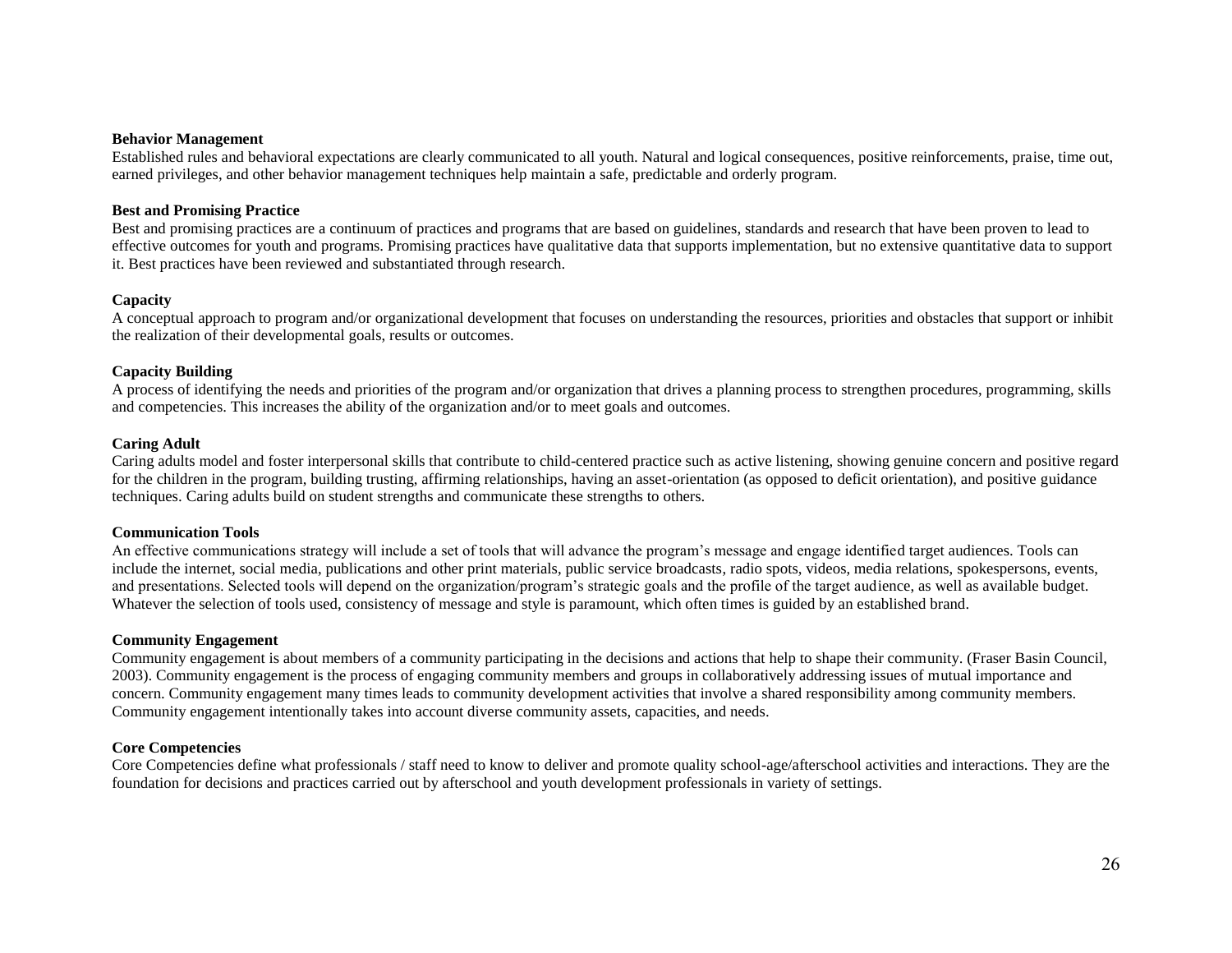#### **Culture**

Culture is a set of practices and beliefs associated with a particular group. Many think of culture as race and ethnicity. We define culture broadly to include all characteristics of human description. This may include age, gender, geography, ancestry, language, history, sexual orientation, faith, physical ability as well as occupation and affiliations. An organization, school community or program may have its own culture. In afterschool programs, you may observe this if you interact with a variety of sites and organizations.

#### **Cultural Competency**

Culturally competent programs respect participant, family, staff, and community cultural norms, language, abilities and learning styles. Culturally proficient programs include activities that are fully inclusive of all youth backgrounds, using curricula that support and value diverse perspectives, histories, and community practices.

#### **Developmentally Appropriate**

Developmentally appropriate commonly refers to program methods and goals that respond to ages, developmental stages, and individual differences of children and youth. Activities reflect appropriate behavioral and academic expectations for children and youth of various ages and developmental levels. Activities are modified based on the responses of youth. Differences are assessed, and lessons accommodated to varying developmental levels. NMASA intent is for providers to ensure the delivery of adaptations and accommodations based on developmental levels of their youth.

#### **Disguised or Covert Learning**

Learning (of various types) that is intentionally embedded into engaging and enjoyable after school activities.

#### **Diversity**

A diverse program is fully inclusive. Diversity strategies are in place to eliminate stereotyping and discrimination. Program activities respect and respond to multiple learning styles, cultural traditions, family and community practices, diverse perspectives and values and individual physical and mental abilities.

#### **Experiential Learning**

Often referred to a project-based learning, experiential learning involves a series of activities with a sustained focus over time that results in a performance, a product, or service learning project. The afterschool space is an excellent setting for this type of accomplishment. Experiential learning generally involves group effort that can occur beyond the walls of the afterschool program space into the community for research, internships, and showcase presentations. Experiential learning has clear learning goals that often embrace academic, social, and meta-cognitive dimensions simultaneously. In this type of learning, youth receive and provide feedback as projects are developed; often including reflection and review from peers, program staff, community members, and families. Experiential learning can also ensure that literacy and numeracy are essential elements of an integrated learning strategy that links fun and serious effort to a self-awareness on the part of youth as being capable learners.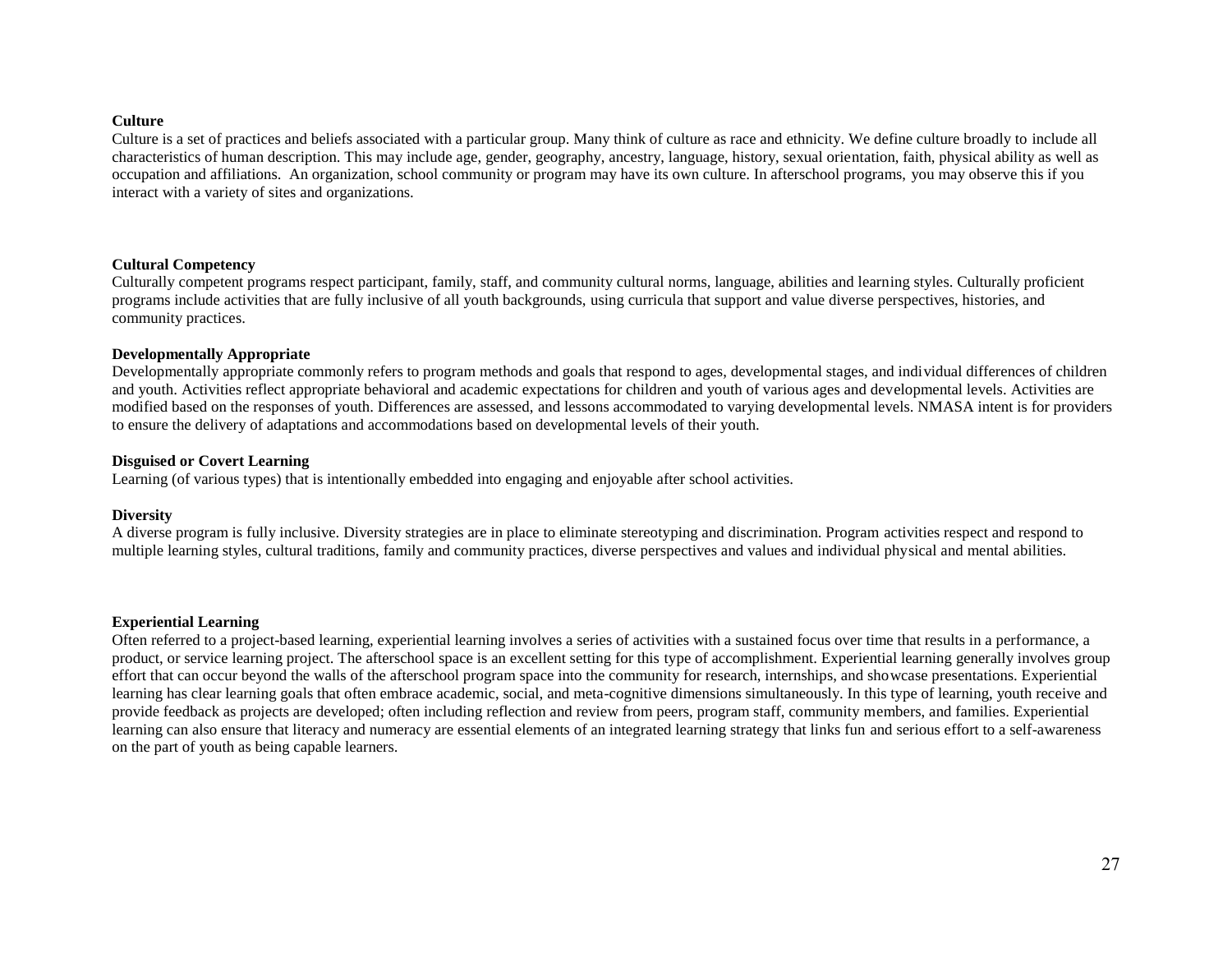#### **Family**

Family is defined differently for individual children and youth. Staff and administration need to be aware of the diverse family arrangements represented in their program. Families may include: children and adults living in the home, adults who are responsible for the care and well-being of the child, parents who may not live in the same household as the child, and the child's legal guardian.

#### **Family Engagement**

Family engagement is a shared responsibility in which schools and other community agencies and organizations are committed to reaching out to engage families in meaningful ways and in which families are committed to actively supporting their children's learning and development. Family engagement is continuous across a child's life and entails enduring commitment but changing parent roles as children mature into young adulthood. Family engagement cuts across and reinforces learning in the multiple settings where children learn— at home, in prekindergarten programs, in school, in afterschool programs, in faith-based institutions, and in the community. (Dr. Heather Weiss, Harvard Family Research Project, 2009)

#### **Learning**

Learning is the act of acquiring new information or modifying existing knowledge. I impacts skills, competencies, and behavior. It can be based on any part of holistic development (social-emotional, physical, intellectual, etc.) All experiences impact learning, and it can occur in any setting or context, consciously or without conscious awareness. In order to have the most impact on learning, afterschool programs must be intentional about the strategies used.

#### **Learning Styles**

Learning styles take into account the way that individuals gain knowledge and their unique approach to learning based on their strengths and preferences. Learning style can also be described as a set of factors, behaviors, and attitudes that facilitate learning for an individual in a given situation. Styles influence the ways that students learn, how adults support learning, and guide how the two interact. Styles have "contextual" variables given that learners bring who they are from their context to all learning environments. In this regard, it is understood that each learner has distinct and consistent preferred ways of perceiving, organizing, and retaining information.

#### **Marketing**

Marketing is a set of organizational processes for creating, communicating and delivering a message of value to customers. In afterschool, marketing promotes buy-in and sustainability of programming.

#### **Nationally and Locally Informed**

The review and utilization of state and national standards, like the National After School Association and Commission On Accreditation. The process of relevant standards through statewide input processes.

#### **Youth**

Program youth, also referred to as students, are school-age children and youth enrolled in afterschool programs.

#### **Positive Youth Development**

Positive youth development focuses on young people's strengths to ensure their success. There is a commitment to the following promises: caring adults; safe places; healthy development; an effective education; and, opportunities to help others through volunteer service activities.